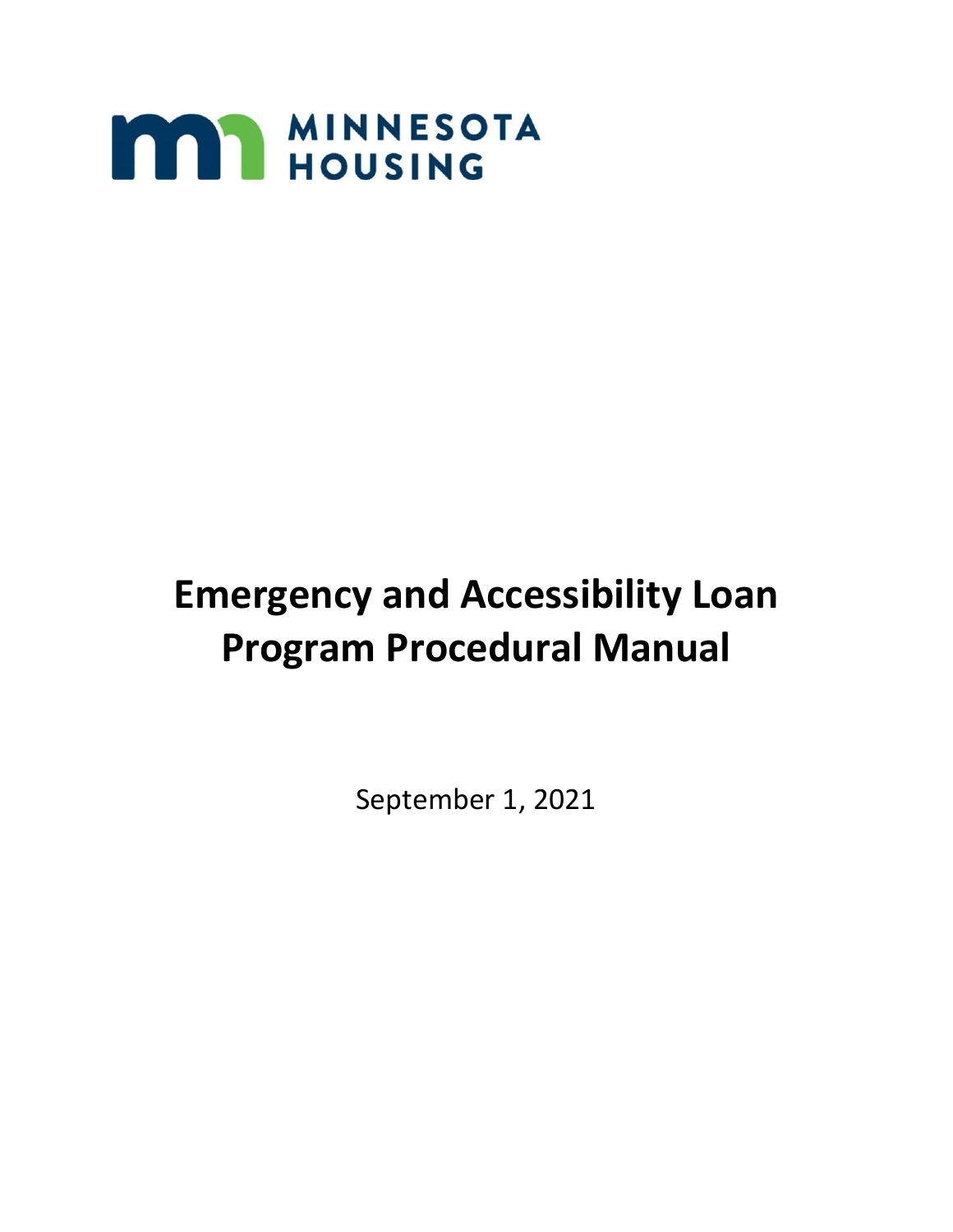

*The Minnesota Housing Finance Agency does not discriminate on the basis of race, color, creed, national origin, sex, religion, marital status, status with regard to public assistance, disability, familial status, gender identity, or sexual orientation in the provision of services.*

*An equal opportunity employer.*

*This information will be made available in alternative format upon request.*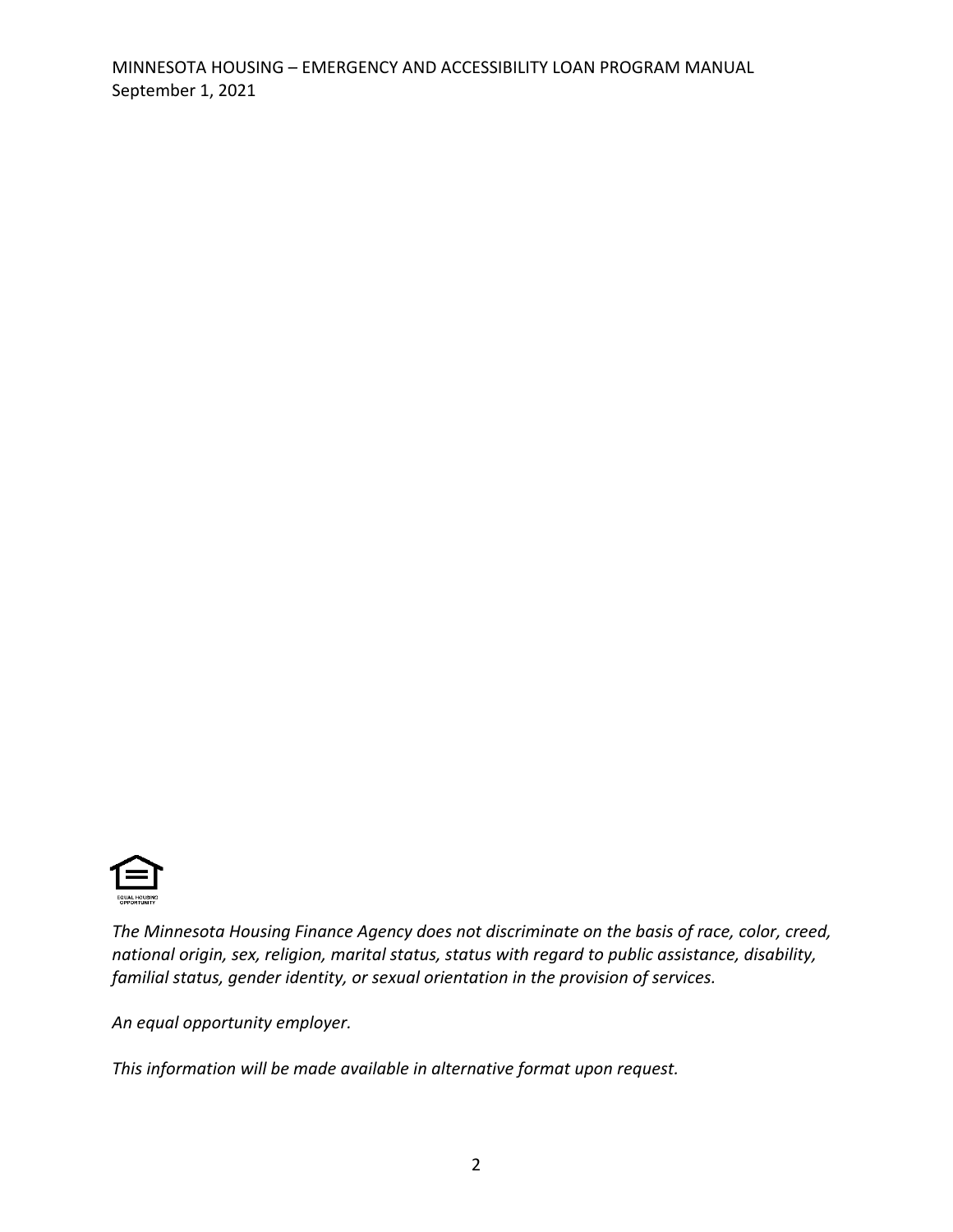# **Table of Contents**

|      | Chapter 1 - Partner Responsibilities/Warranties 7                     |  |
|------|-----------------------------------------------------------------------|--|
| 1.01 |                                                                       |  |
| 1.02 |                                                                       |  |
| 1.03 |                                                                       |  |
| 1.04 |                                                                       |  |
| 1.05 |                                                                       |  |
| 1.06 |                                                                       |  |
| 1.07 |                                                                       |  |
| 1.08 |                                                                       |  |
|      | Chapter 2 – Fraud, Misuse of Funds, Conflict of Interest, Suspension, |  |
|      |                                                                       |  |
| 2.01 |                                                                       |  |
| 2.02 |                                                                       |  |
| 2.03 |                                                                       |  |
| 2.04 |                                                                       |  |
| 2.05 |                                                                       |  |
|      | Chapter 3 - Borrower Eligibility Requirements 13                      |  |
| 3.01 |                                                                       |  |
| 3.02 |                                                                       |  |
| 3.03 |                                                                       |  |
| 3.04 |                                                                       |  |
| 3.05 |                                                                       |  |
| 3.07 |                                                                       |  |
| 3.08 |                                                                       |  |
| 3.09 |                                                                       |  |
| 3.11 |                                                                       |  |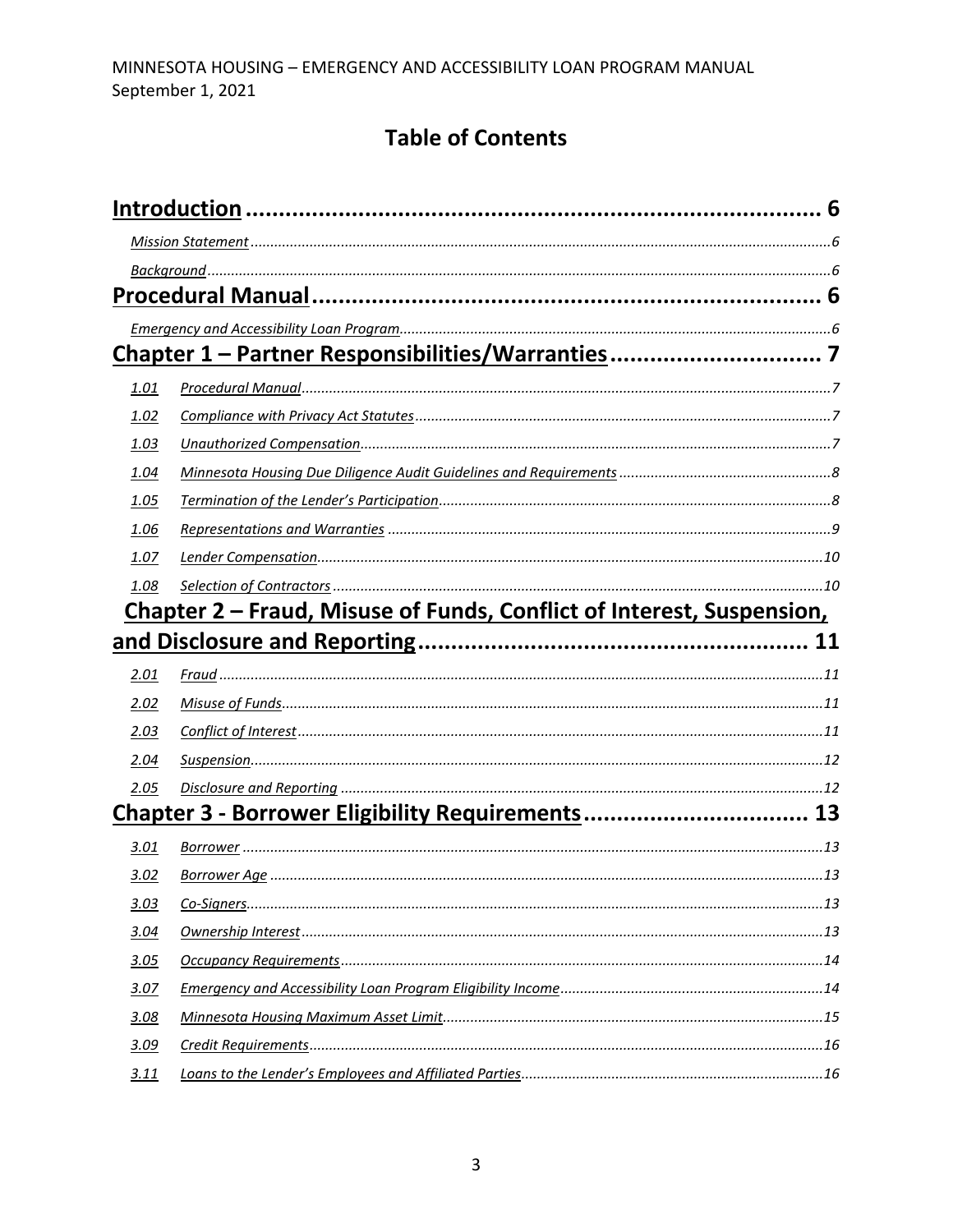| 4.01 |  |  |
|------|--|--|
| 4.02 |  |  |
| 4.03 |  |  |
| 4.04 |  |  |
|      |  |  |
| 5.01 |  |  |
| 5.02 |  |  |
| 5.03 |  |  |
| 5.04 |  |  |
| 5.05 |  |  |
| 5.06 |  |  |
| 5.08 |  |  |
| 5.09 |  |  |
| 5.10 |  |  |
| 5.11 |  |  |
| 5.13 |  |  |
| 5.14 |  |  |
| 5.15 |  |  |
|      |  |  |
| 6.01 |  |  |
| 6.02 |  |  |
| 6.03 |  |  |
| 6.04 |  |  |
| 6.05 |  |  |
|      |  |  |
| 7.01 |  |  |
| 7.02 |  |  |
| 7.03 |  |  |
| 7.05 |  |  |
|      |  |  |
| 8.01 |  |  |
| 8.02 |  |  |
|      |  |  |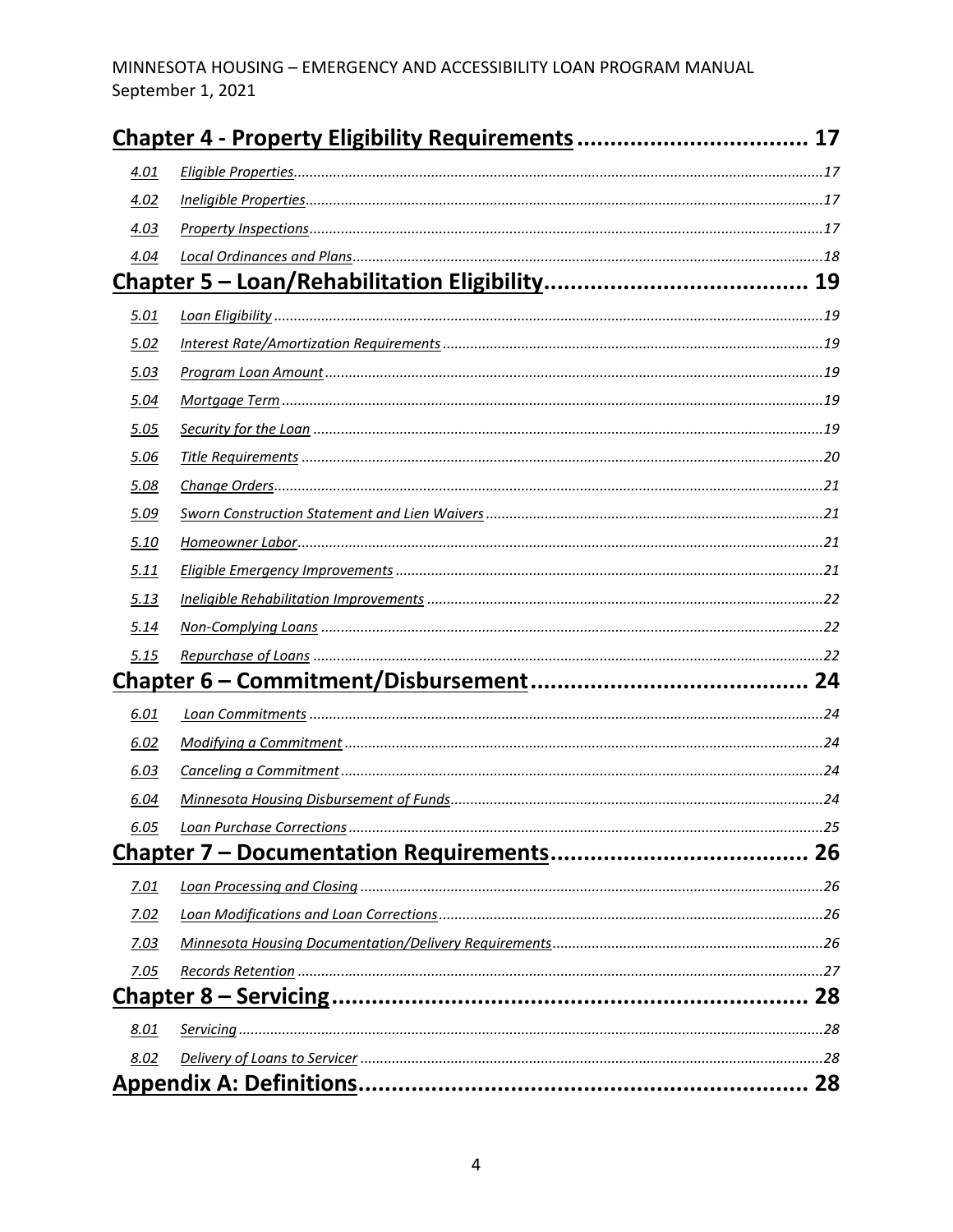| MINNESOTA HOUSING – EMERGENCY AND ACCESSIBILITY LOAN PROGRAM MANUAL |
|---------------------------------------------------------------------|
| September 1, 2021                                                   |

|--|--|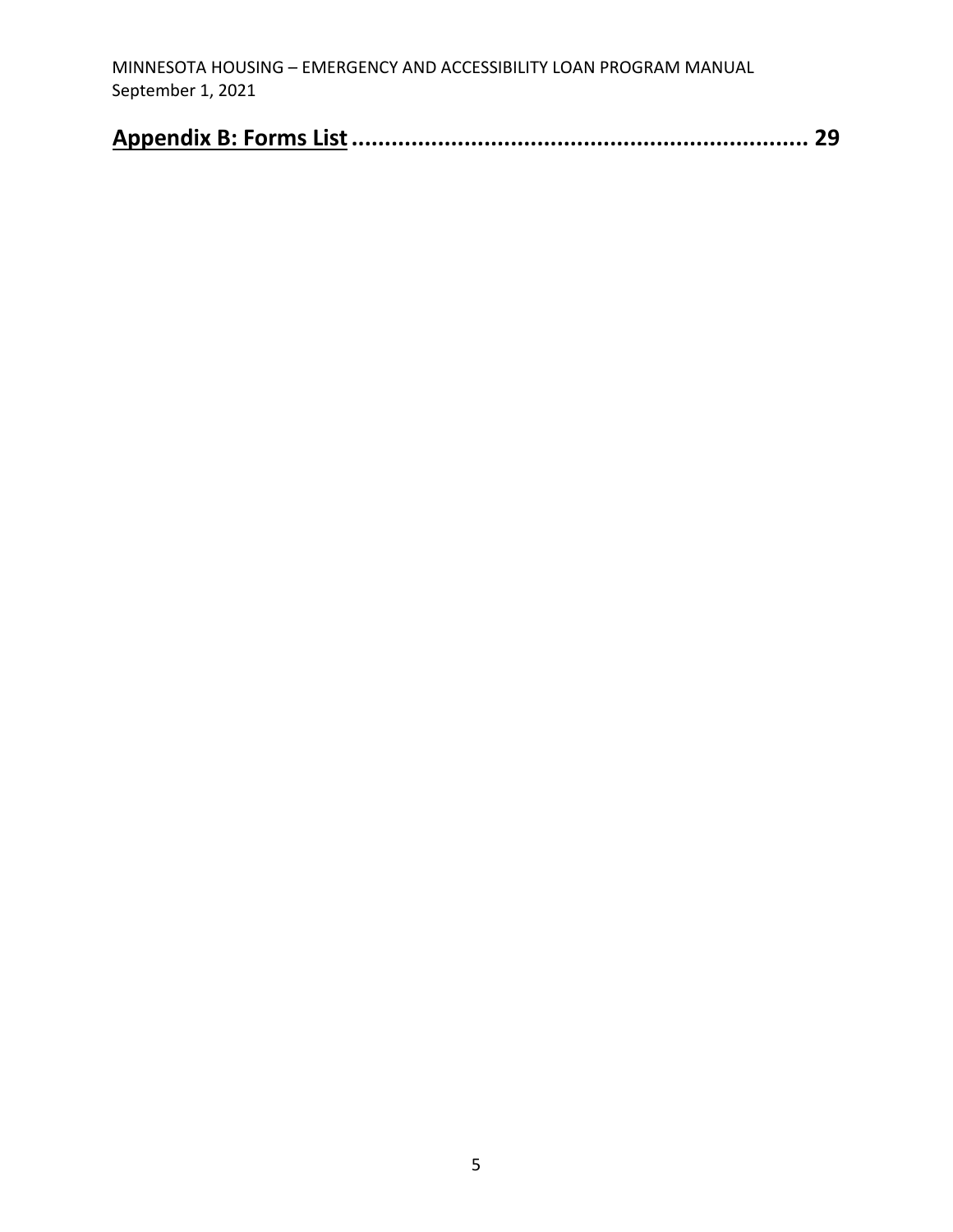# <span id="page-5-0"></span>**Introduction**

#### <span id="page-5-1"></span>**Mission Statement**

Housing is the foundation for success, so we collaborate with individuals, communities and partners to create, preserve and finance housing that is affordable.

#### <span id="page-5-2"></span>**Background**

The Minnesota Housing Finance Agency ("Minnesota Housing") was created in 1971 by the Minnesota Legislature.

The Emergency and Accessibility Loan Program (the "Program") is a part of the rehabilitation Loan Program (RLP). Minnesota Housing created RLP and the Program to complement loan programs available in the private sector to fill the financial gap that exists between low-income homeowners able to secure home improvement financing in the private sector and those homeowners unable to do so.

# <span id="page-5-3"></span>**Procedural Manual**

This Procedural Manual sets forth for Lenders the terms and conditions under which Minnesota Housing will purchase mortgage loans originated under the Program.

#### <span id="page-5-4"></span>**Emergency and Accessibility Loan Program**

Deferred, zero percent interest rate Program loans are available to low-income Minnesota homeowners through participating Lenders. Loans must be for improvements that directly affect an Emergency Condition or Accessibility Improvement.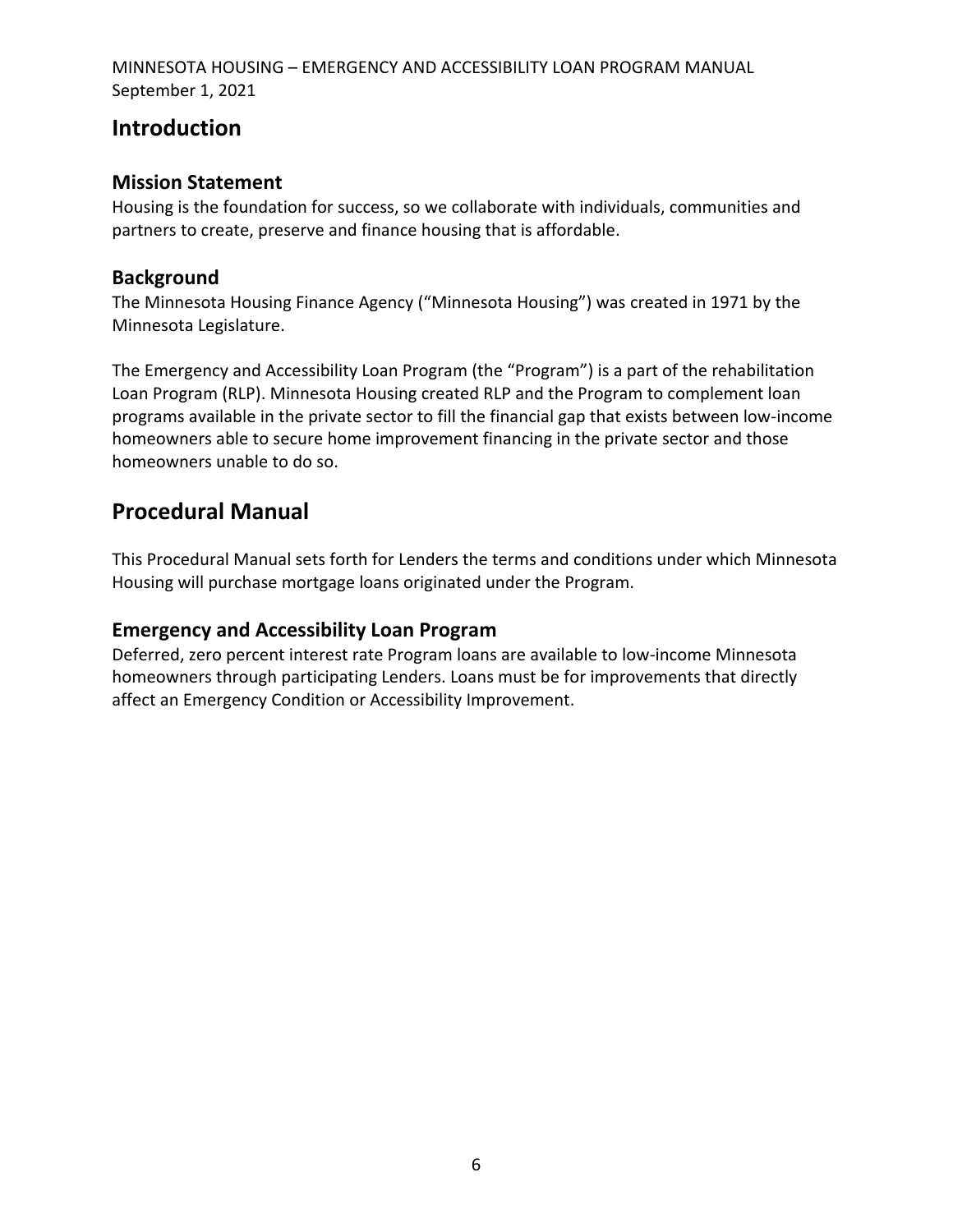# <span id="page-6-0"></span>**Chapter 1 – Partner Responsibilities/Warranties**

## <span id="page-6-1"></span>**1.01 Procedural Manual**

This Procedural Manual, including subsequent changes and additions, is a supplement to the Participation Agreement.

Minnesota Housing reserves the right to:

- Alter or waive any of the requirements;
- Impose other and additional requirements; and
- Rescind or amend any or all materials effective as of the date of issue unless otherwise stated.

Minnesota Housing is under no obligation to purchase any loan or retain ownership of a loan that does not comply fully with this Procedural Manual. Minnesota Housing may grant waivers, alterations or revisions at its sole discretion.

## <span id="page-6-2"></span>**1.02 Compliance with Privacy Act Statutes**

The Minnesota Government Data Practices Act:

- Requires the Lender to supply Borrowers with the Tennessen Warning and the Privacy Act Notice (Appendix B) when requesting private data<sup>1</sup>; and
- Governs when the disclosure of the Borrower's Social Security Number is required.

The Minnesota Revenue Recapture Act of 1980 (Minnesota Statutes Sections 270A.01 to 270A.12) allows the disclosure of the Borrower's Social Security Number or Minnesota Tax Identification Number to the Minnesota Department of Revenue. This could result in the application of funds held by the State, including but not limited to tax refunds, to the payment of any delinquent indebtedness of the Borrower to Minnesota Housing.

#### <span id="page-6-3"></span>**1.03 Unauthorized Compensation**

The Lender may receive fees approved in this Procedural Manual. However, the Lender shall not receive or demand from a builder, remodeler, contractor, supplier or Borrower:

Kickbacks;

Commissions;

Rebates; or

Other compensation.

 $1$  Only the Borrower's name, address and amount of assistance received are public data and may be released to the public. All other data are private and may be released only to those authorized access by law.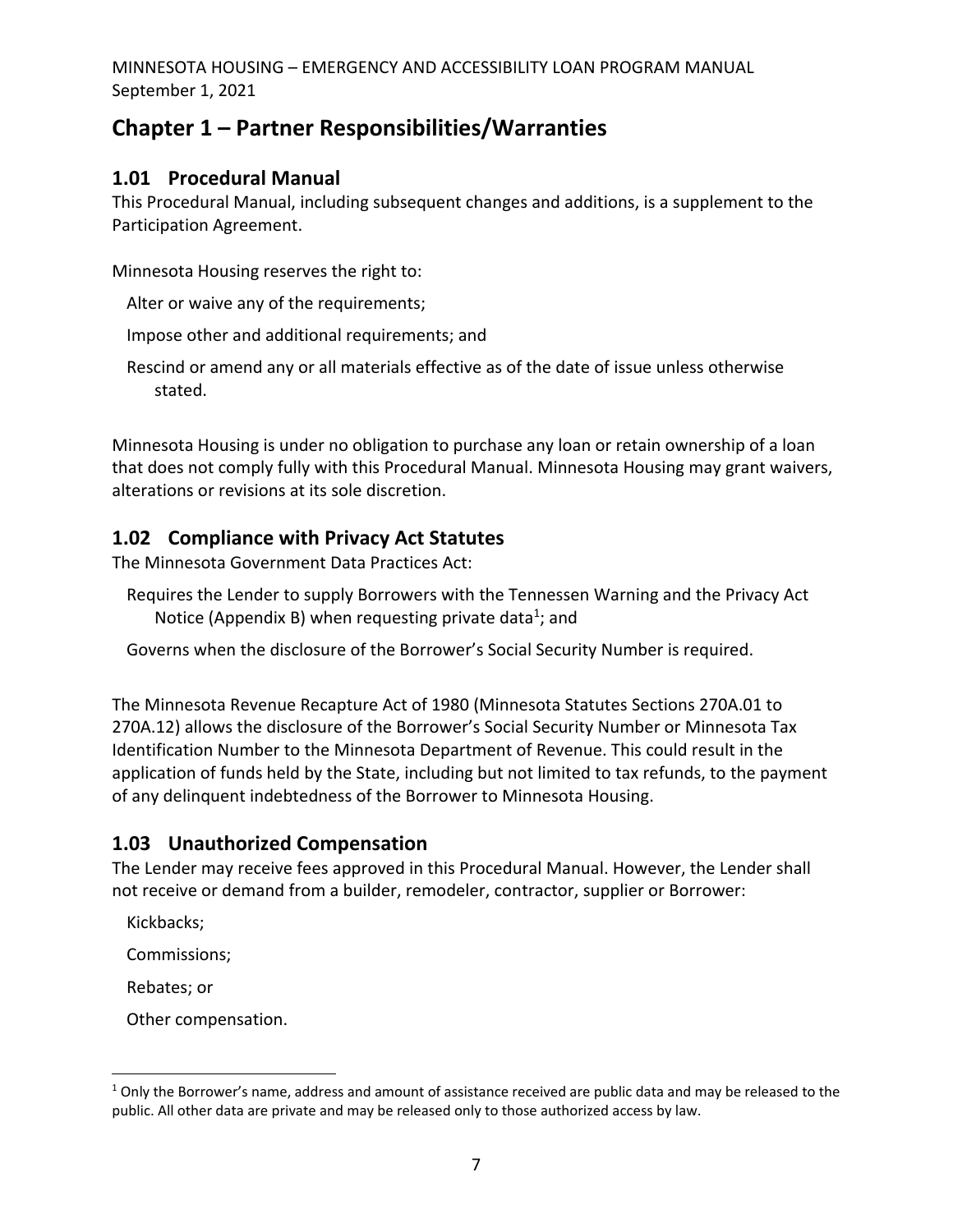In order to reduce the total rehabilitation cost associated with an eligible property, the Lender may receive discounts from third parties involved in the project improvements. In these cases, the Lender must document in the Borrower file that the discounts received are considered typical for the market area and do not constitute a kickback, commission, rebate or compensation for products or services rendered. Any discounts that exceed what is typical must be documented as a charitable contribution by the representative of the seller, builder, remodeler, contractor or supplier providing the discount.

#### <span id="page-7-0"></span>**1.04 Minnesota Housing Due Diligence Audit Guidelines and Requirements**

The Lender is required to keep on file a complete copy of documents for each loan originated for purchase by Minnesota Housing. Minnesota Housing will perform a quality control audit of loan files purchased from the Lender and will notify the Lender if a loan is selected for audit. Upon request, the Lender must submit a complete loan package with all documentation that was used to originate and close the loan.

Audited loans are reviewed for:

Minnesota Housing Program/policy compliance;

Compliance with federal and state consumer lending regulations;

Fraud or misrepresentation on the part of any party involved in the transaction; and

Trends and/or other indicators that may have an impact on the financial viability of the Program in part or in whole.

#### <span id="page-7-1"></span>**1.05 Termination of the Lender's Participation**

Minnesota Housing may terminate the participation of any Lender under this Procedural Manual at any time and may preclude the Lender's future eligibility for reasons including, but not limited to, nonconformance with:

This Procedural Manual;

The Participation Agreement;

The Federal Fair Housing Law and/or the Equal Credit Opportunity Act;

Any federal or state Laws or Acts that protect the Borrower's rights with regard to obtaining financing for home improvements; and

Other applicable state and federal laws, rules and regulations.

Upon termination of a Lender's Participation Agreement, Minnesota Housing will continue to purchase eligible loans for which a Commitment has already been issued, until the Commitment expiration date.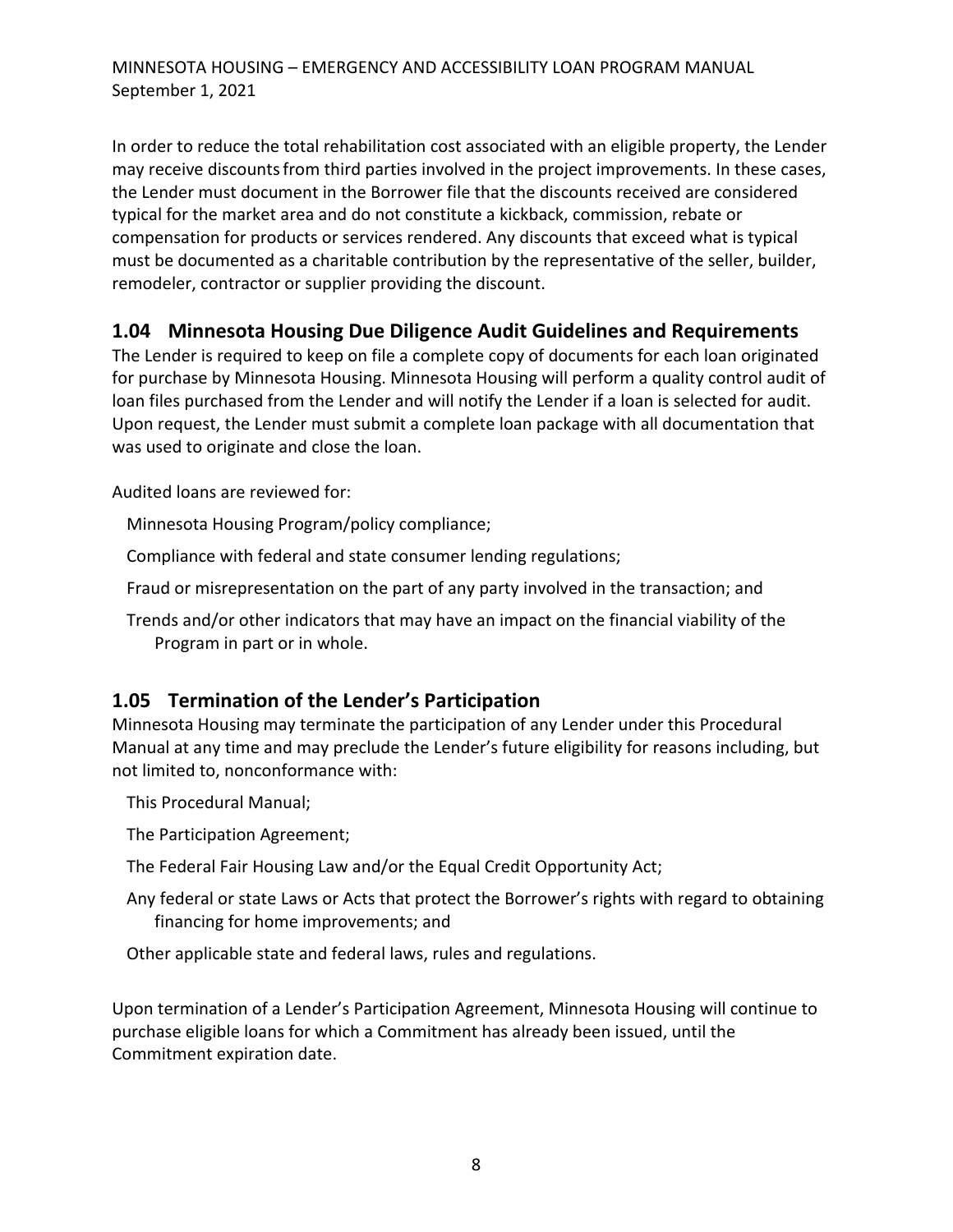Minnesota Housing may, at its option, impose remedies other than termination of the Participation Agreement for Lender noncompliance.

The Lender may request reinstatement into Minnesota Housing programs. The decision whether or not to reinstate a Lender shall be at Minnesota Housing's sole discretion.

#### <span id="page-8-0"></span>**1.06 Representations and Warranties**

The Lender agrees to comply with all applicable federal, state, and local laws, ordinances, regulations and orders including, but not limited to, the following (and any applicable rules, regulations and orders thereunder):

Title VI of the Civil Rights Act of 1964;

Title VII of the Civil Rights Act of 1968, as amended by the Housing and Community Development Act of 1974;

Section 527 of the National Housing Act;

The Equal Credit Opportunity Act;

The Fair Credit Reporting Act;

Federal Fair Housing Act (Title VIII of the Civil Rights Act of 1968);

Minnesota Human Rights Act (Minnesota Statutes Chapter 363A);

Minnesota S.A.F.E. Mortgage Licensing Act of 2010 – Minnesota Statutes Chapters 58 and 58A;

Data Privacy - Minnesota Statutes Chapter 13 and Minnesota Statutes Section 462A.065;

Americans with Disabilities Act, 42 U.S.C.A. Section 12101;

Fair and Accurate Credit Transactions Act;

Truth in Lending Act;

Home Mortgage Disclosure Act;

Anti-Predatory Lending Act;

USA Patriot Act;

Bank Secrecy Act;

Anti-Money Laundering and Office of Foreign Assets Control Policy;

Internal Revenue Code of 1986, Section 6050H;

Real Estate Settlement Procedures Act of 1974; and

Code of Federal Regulations (24 CFR part 35).

In addition to the above warranties and representations, the Lender also warrants and represents that: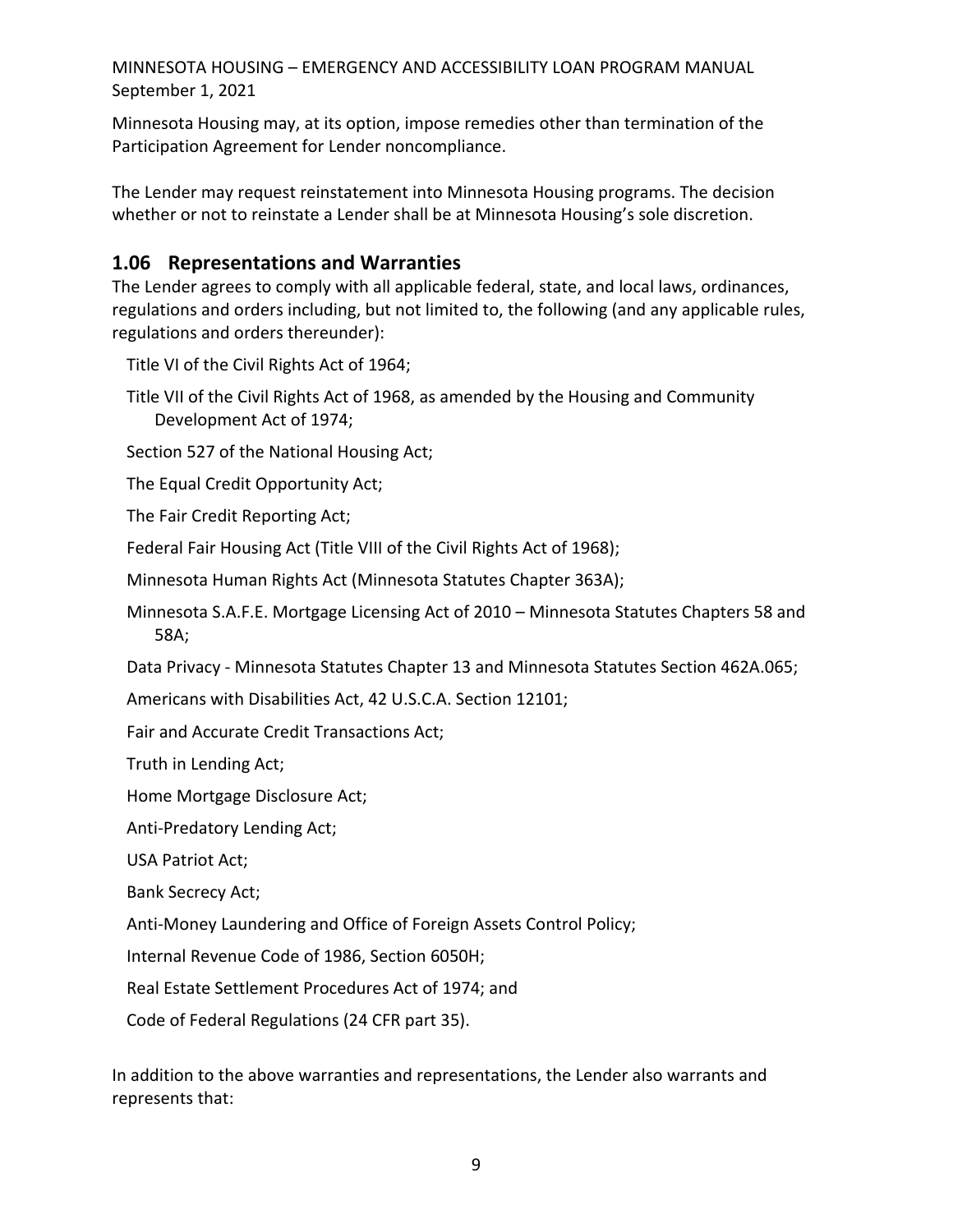The Lender is the sole owner and holder of the Program loan with the right to assign it to Minnesota Housing;

The Lender has assigned the loan free and clear of all encumbrances;

- The Lender has complied with and will continue to comply with all terms and conditions in the Participation Agreement and this Procedural Manual for each loan processed pursuant to the Program unless prior written approval is obtained from Minnesota Housing;
- The Lender is a legally constituted public or governmental agency, political subdivision, nonprofit entity, a housing and redevelopment authority, or other organization, which has as a primary purpose the provision or development of affordable housing to low-income persons or households in Minnesota;
- The Lender maintains capital and trained personnel adequate to render the services required as a part of the Lender's participation in the Program;
- The Lender follows all state and federal consumer lending laws, rules and regulations;
- The Lender has neither received nor solicited any fee or remuneration not approved by this Procedural Manual; and
- After reasonable inspection, the Lender has no knowledge that any improvement funded by the loan is in violation of applicable zoning ordinances, building ordinances, laws or regulations.

The Lender also agrees that the person who confirms on the Minnesota Housing Loan Commitment System on behalf of the Lender is fully conversant with Minnesota Housing Program requirements, and has the authority to legally bind the Lender. The Lender has complied with all terms, conditions and requirements of the Participation Agreement and this Procedural Manual unless those terms, conditions and requirements have been specifically waived in writing by Minnesota Housing.

#### <span id="page-9-0"></span>**1.07 Lender Compensation**

The Lender is compensated for each loan purchased by Minnesota Housing at a rate of 10% of the loan amount or \$1,200 per loan, whichever is less.

#### <span id="page-9-1"></span>**1.08 Selection of Contractors**

The Lender may not choose the contractor Borrowers are responsible for the selection of any contractor who will be involved in completing rehabilitation on the property.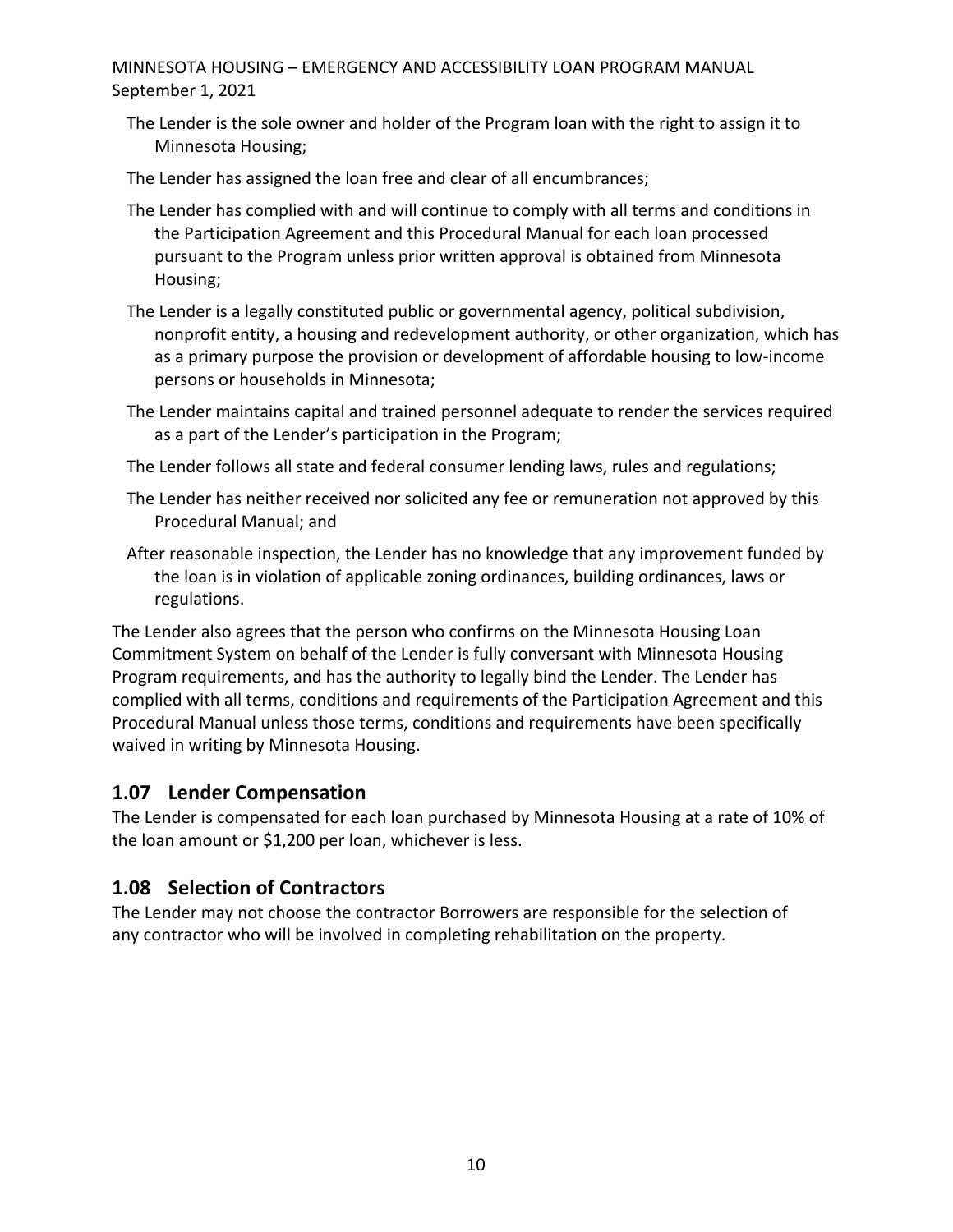# <span id="page-10-0"></span>**Chapter 2 – Fraud, Misuse of Funds, Conflict of Interest, Suspension, and Disclosure and Reporting**

## <span id="page-10-1"></span>**2.01 Fraud**

Fraud is any intentionally deceptive action made for personal gain or to damage another. Any person or entity (including its employees and affiliates) that enters into an agreement with Minnesota Housing and witnesses, discovers evidence of, receives a report from another source, or has other reasonable basis to suspect that fraud or embezzlement has occurred must immediately make a report through one of the ways described in Section 2.05.

# <span id="page-10-2"></span>**2.02 Misuse of Funds**

A loan and Participation Agreement are legal contracts. The Borrower and the Lender must use the funds to engage in eligible uses or procure certain goods, or services when Minnesota Housing provides funds to the Borrower or the Lender to pay for those eligible uses, goods, or services. Regardless of the Minnesota Housing program or funding source, the Borrower or the Lender must use Minnesota Housing funds as agreed and the Borrower or the Lender must maintain appropriate documentation to prove that funds were used for the intended purpose(s).

A misuse of funds shall be deemed to have occurred when: (1) Minnesota Housing funds are not used as agreed by a Borrower or the Lender; or (2) A Borrower or the Lender cannot provide adequate documentation to establish that Minnesota Housing funds were used in accordance with the terms and conditions of the loan or Participation Agreement.

Any Borrower or Lender (including its employees and affiliates) of Minnesota Housing funds that discovers evidence, receives a report from another source, or has other reasonable basis to suspect that a misuse of funds has occurred must immediately make a report through one of the ways described in Section 2.05.

## <span id="page-10-3"></span>**2.03 Conflict of Interest**

A conflict of interest, actual, potential, or perceived, occurs when a person has an actual or apparent duty or loyalty to more than one organization and the competing duties or loyalties may result in actions which are adverse to one or both parties. A potential or perceived conflict of interest exists even if no unethical, improper or illegal act results from it.

An individual conflict of interest is any situation in which one's judgment, actions or non-action could be interpreted to be influenced by something that would benefit them directly or through indirect gain to a friend, relative, acquaintance or business or organization with which they are involved.

Organizational conflicts of interest occur when: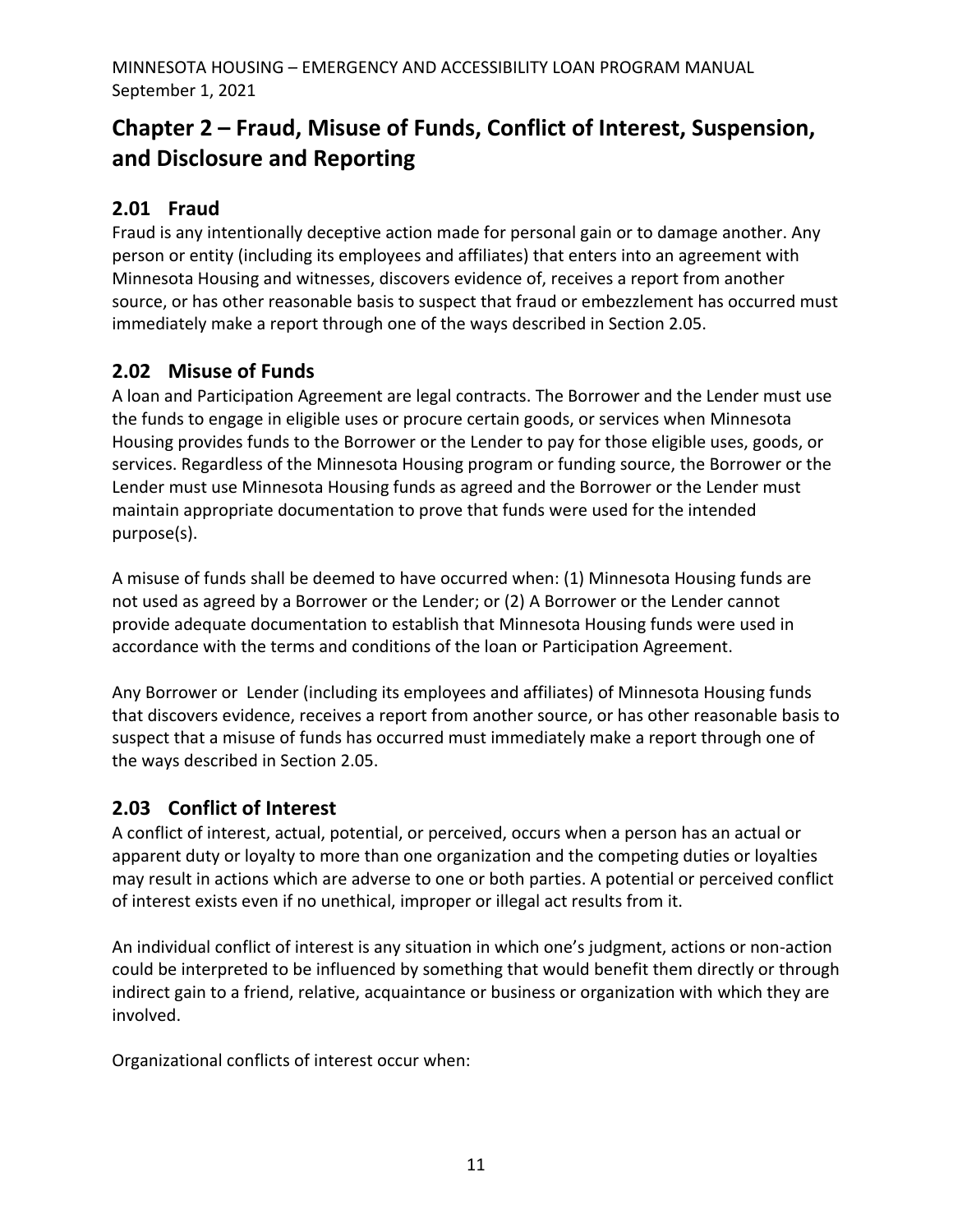- A contracting party is unable or potentially unable to render impartial assistance or advice to Minnesota Housing due to competing duties or loyalties;
- A contracting party's objectivity in carrying out their responsibilities might be otherwise impaired due to competing duties or loyalties; and/or
- A contracting party has an unfair competitive advantage through being furnished unauthorized proprietary information or source selection information that is not available to all competitors.

Once made aware of a conflict of interest, Minnesota Housing will make a determination before disbursing any further funds or processing an award. Determinations could include:

- Revising the contracting party's responsibilities to mitigate the conflict;
- Allowing the contracting party to create firewalls that mitigate the conflict;
- Asking the contracting party to submit an organizational conflict of interest mitigation plan; or
- Terminating the contracting party's participation.

Any person or entity (including its employees and affiliates) that enters into an agreement with Minnesota Housing must avoid and immediately disclose to Minnesota Housing any and all actual, perceived, or potential conflicts of interest through one of the ways described in Section 2.05.

A contracting party should review its contract agreement and Request for Proposals (RFP) material, if applicable, for further requirements.

#### <span id="page-11-0"></span>**2.04 Suspension**

By entering into any agreement with Minnesota Housing, contracting party (including its employees or affiliates that will have direct control over the subject of the agreement) represents that it has not been suspended from doing business with Minnesota Housing. Please refer to Minnesota Housing's website for a list of suspended individuals and organizations.

## <span id="page-11-1"></span>**2.05 Disclosure and Reporting**

Minnesota Housing promotes a "speak-up, see something, say something" culture whereby internal staff, external business partners (e.g., the Lenders, Borrowers) and the general public are encouraged to report instances of fraud, misuse of funds, conflicts of interest, or other concerns without fear of retaliation. You may report wrongdoing or other concerns by contacting:

Minnesota Housing's Chief Risk Officer;

Any member of Minnesota Housing's [Servant Leadership Team;](http://www.mnhousing.gov/sites/np/leadership) and/or

[EthicsPoint,](https://secure.ethicspoint.com/domain/media/en/gui/30639/index.html) the Minnesota Housing hotline reporting service.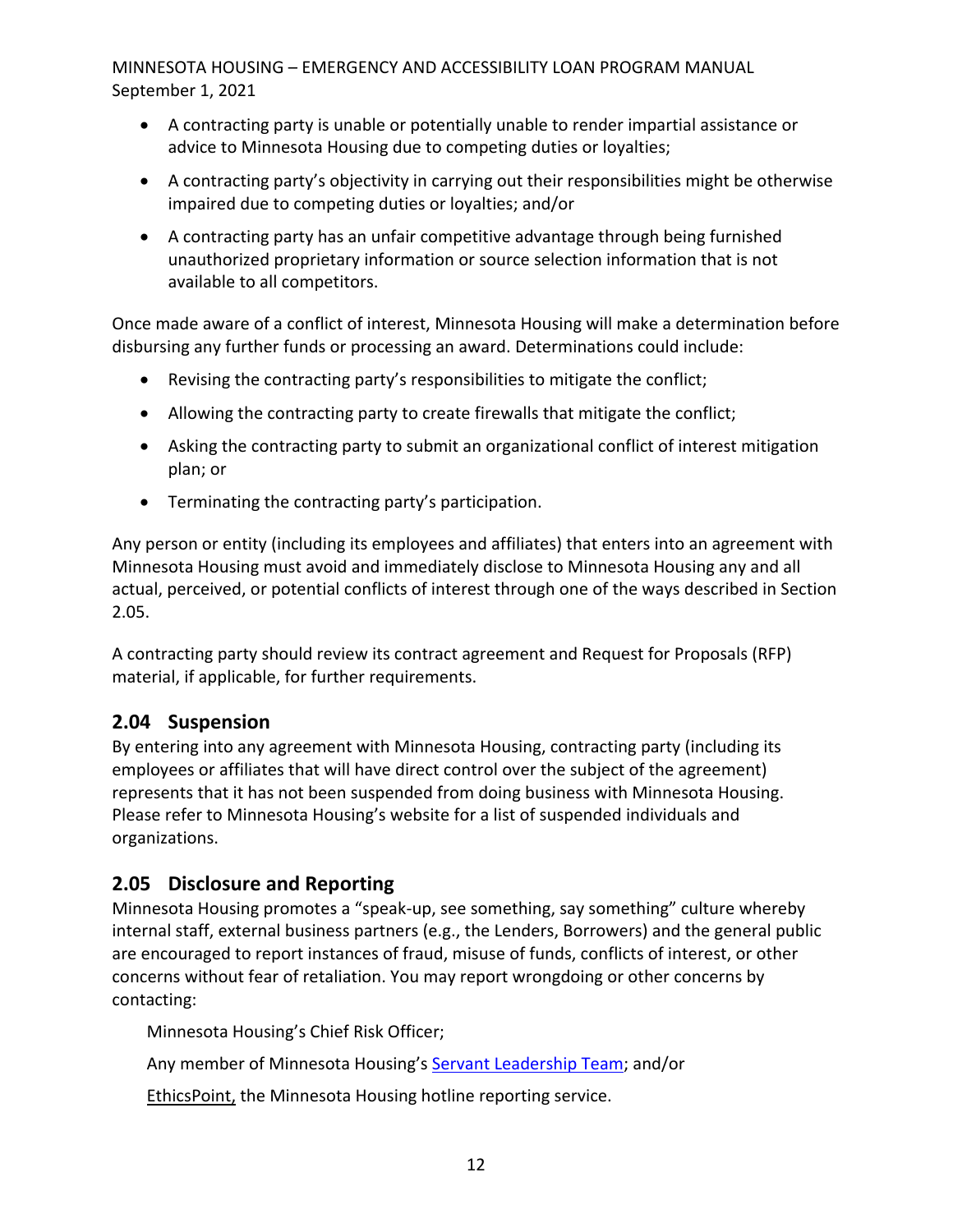# <span id="page-12-0"></span>**Chapter 3 - Borrower Eligibility Requirements**

#### <span id="page-12-1"></span>**3.01 Borrower**

One individual or multiple individuals are eligible to be a Borrower(s) only if such individual or individuals meet the requirements of this Procedural Manual.

## <span id="page-12-2"></span>**3.02 Borrower Age**

Borrower must be eighteen (18) years of age or older or have been declared emancipated by a court having jurisdiction.

## <span id="page-12-3"></span>**3.03 Co-Signers**

Co-signers are not permitted on Program loans.

#### <span id="page-12-4"></span>**3.04 Ownership Interest**

For residences taxed as real property, the Borrower(s) must individually, or in the aggregate, possess at least a one-third ownership interest in the residence to be improved. For a Manufactured Home taxed as personal property, the Borrower(s) ownership interest requirement is 100%.

The Borrower(s) and Accommodation Parties, individually or in the aggregate, must have 100% ownership interest in the residence to be improved.

Borrowers under this Program must have clear title to the subject property as evidenced by a title search or title opinion and a copy of the deed.

Eligible forms of ownership interest include the following:

A fee simple estate;

A community land trust;

Vendee interest in a recorded contract-for-deed;

A Manufactured Home taxed as real property; or

A Manufactured Home taxed as personal property and located in a Manufactured Home park.

A Manufactured Home with an approved tribal residential lease located on tribal lands.

Title may be held in the following ways:

Individually;

Joint Tenants;

Tenants in Common; or

A recorded life estate, excluding remaindermen<sup>2</sup>.

<sup>2</sup>Remainderman will be required to sign the Mortgage as an Accommodation Party.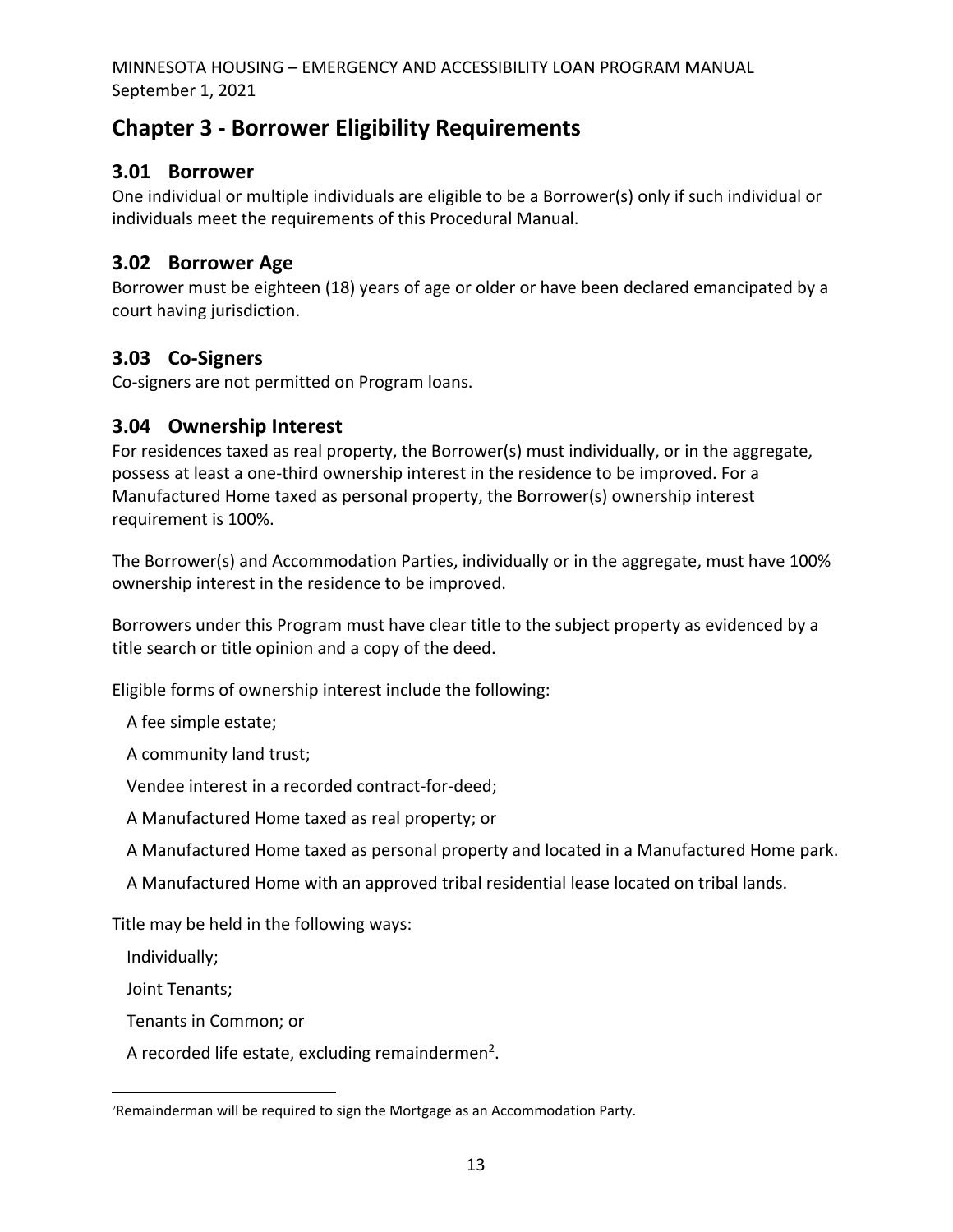Ineligible forms of ownership include but are not limited to the following:

Shares in a Cooperative Corporation;

An ownership interest by any form of trust; and

An ownership interest subject to a reverse mortgage.

#### <span id="page-13-0"></span>**3.05 Occupancy Requirements**

Borrower must have owned the property and resided in the property as his/her Principal Residence for at least 6 months prior to applying for the Program loan. Further, the Borrower must maintain ownership and title to the property and regularly reside in the property as their Principal Residence during the term of the loan.

#### **3.06 Emergency and Accessibility Loan Program Application**

All Borrowers must apply for the Program through an approved Lender using the Minnesota Housing Borrower Application.

## **3.07 Prior Minnesota Housing Assistance**

A Borrower who has previously received financing through the Program and/or the rehabilitation Loan Program, may be eligible for additional Program funds assuming all loan requirements have been met and an Emergency Condition or Accessibility Improvement has been identified.

#### <span id="page-13-1"></span>**3.08 Emergency and Accessibility Loan Program Eligibility Income**

Gross annual household income includes but is not limited to the gross annual projected household income of all residents age 18 and over that reside in the household, from whatever source derived and before taxes or withholdings – less deductible medical expenses allowed. Incidental income from after school employment of persons under 18 years of age does not need to be included. (See Income Eligibility Calculation Worksheet.) The gross household income may not exceed the amounts listed on Minnesota Housing's Website.

Gross annual projected household income includes:

Salary, commissions, bonuses, tips, earnings from full-time, part-time and seasonal employment, including sick pay;

Interest, dividends, gains on sale of securities;

Annuities, pensions, royalties;

Veterans Administration compensation/benefits;

Public assistance;

Social Security benefits;

Unemployment insurance;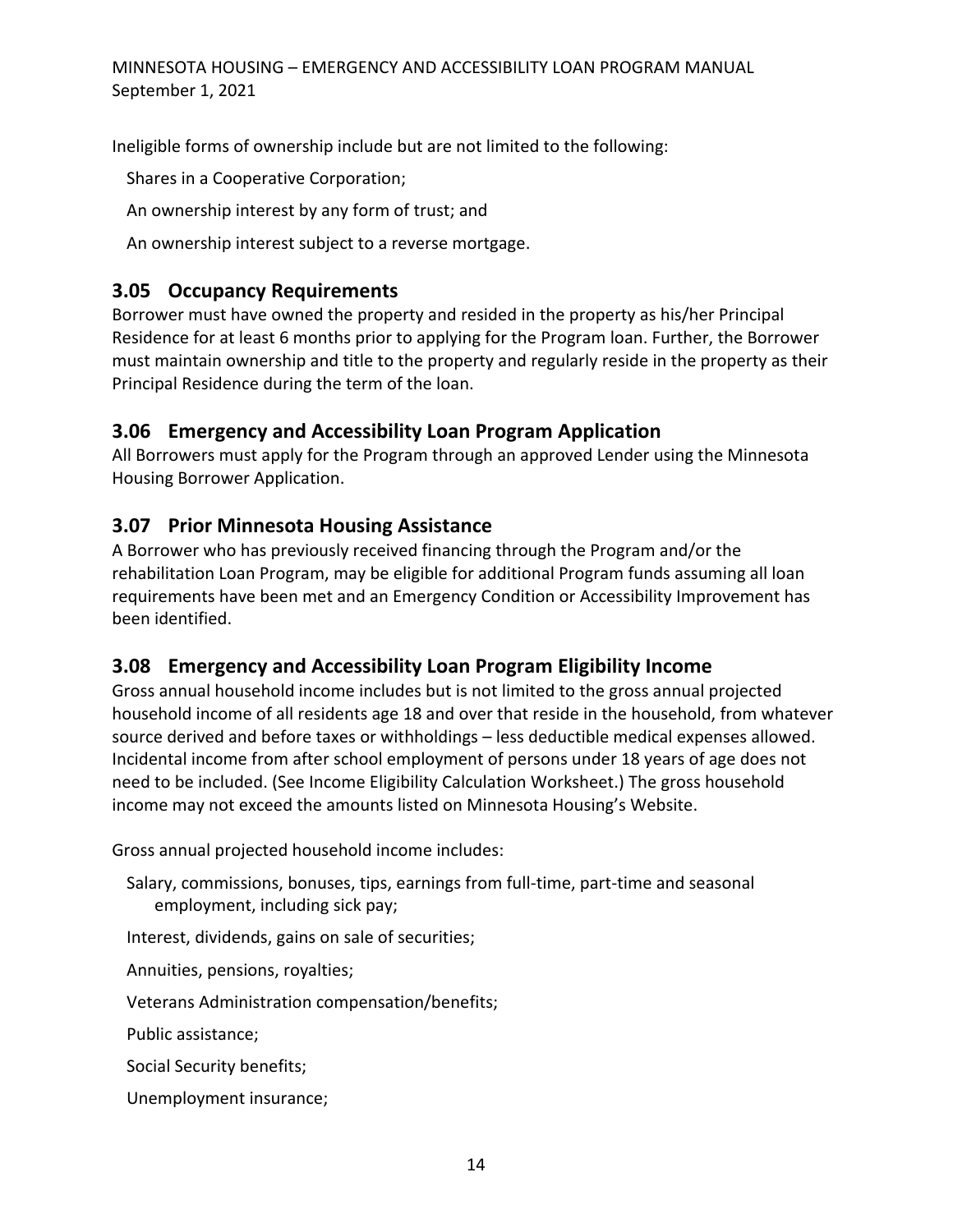Net rental income;

Net income received from business activities or investments;

Alimony and child support;

Estate or trust income;

Ongoing educational grants; and

Contract-for-deed income deducting principal, interest, taxes, and insurance paid on outstanding debt against the property. (Deductions cannot exceed the contract-for-deed income.)

If a Borrower's gross annual income is zero or a negative amount, the Borrower is ineligible for financing.

Documentation of the Borrower's gross annual household income must be dated no more than 3 months before the loan commitment is obtained via the Loan Commitment System

## <span id="page-14-0"></span>**3.09 Minnesota Housing Maximum Asset Limit**

The total assets of all residents in the household may not exceed \$25,000.00 after deducting any outstanding indebtedness pertaining to the assets.

Assets include, but are not limited to, the following:

Cash on hand or in checking or savings accounts;

Securities or United States Savings Bonds;

Market value of all interests in real estate, exclusive of the structure to be improved and a parcel of real property of not more than two contiguous platted lots or 160 continuous acres on which such structure is located;

Cash value of life insurance policies;

Recreational vehicles such as golf carts, snowmobiles, boats, or motorcycles;

All land in which any resident of the household holds title and is selling on a contract-for deed. Value in this case is defined as the outstanding principal balance expected to exist on the contract one year from the date of application;

Life estate value on a property other than the subject property; and

All other property, excluding household furnishings, clothing, and one automobile, and real estate, equipment, supplies, and inventory used in a business.

Documentation of assets of the Borrower(s) and all residents in the household must be dated no more than 3 months before the loan commitment is obtained via the Loan Commitment System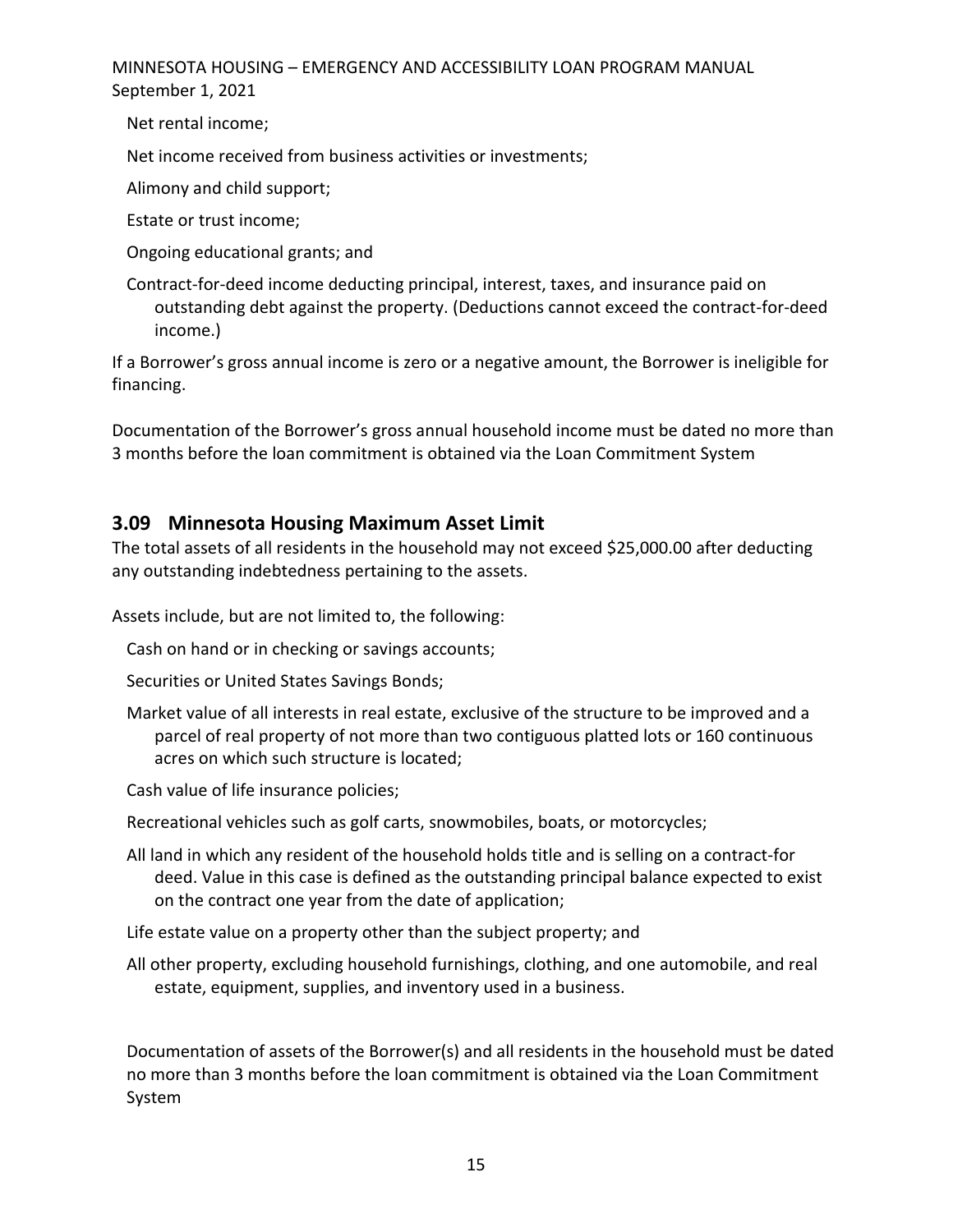#### <span id="page-15-0"></span>**3.10 Credit Requirements**

- Credit reports are not required by Minnesota Housing.
- Borrower must be current on all property tax payments at the time of application

Borrowers must be current on all mortgage loan payments at the time of application. Examples of documentation for verifying payments include, but are not limited to:

A verification of current mortgage payment status from the loan servicer; and

A mortgage statement citing the loan servicer's name and address, the most recent payment made, the date and amount of the next payment due and any past due amounts, and/or any unpaid fees.

#### **3.11 Separated Spouses**

When the Lender establishes that a spouse permanently resides outside of the household, that separated spouse may be excluded from signing the Program loan application and note, but must sign the mortgage.

Examples of separated spouse documentation include:

Legal separation documentation;

Proof of initiated divorce proceedings; and

Verification of separate Principal Residence and absence of joint accounts.

#### <span id="page-15-1"></span>**3.12 Loans to the Lender's Employees and Affiliated Parties**

The Lender may make Minnesota Housing loans to their directors, officers, agents, consultants, employees and/or their families, elected or appointed officials of the State of Minnesota as well as to Minnesota Housing employees and/or their families who are not in a position to participate in a decision making process or gain inside information with regard to the loan and do not result in a conflict of interest as outlined in Section 2.03 of this Program manual. The Borrower must meet all eligibility criteria for the Program.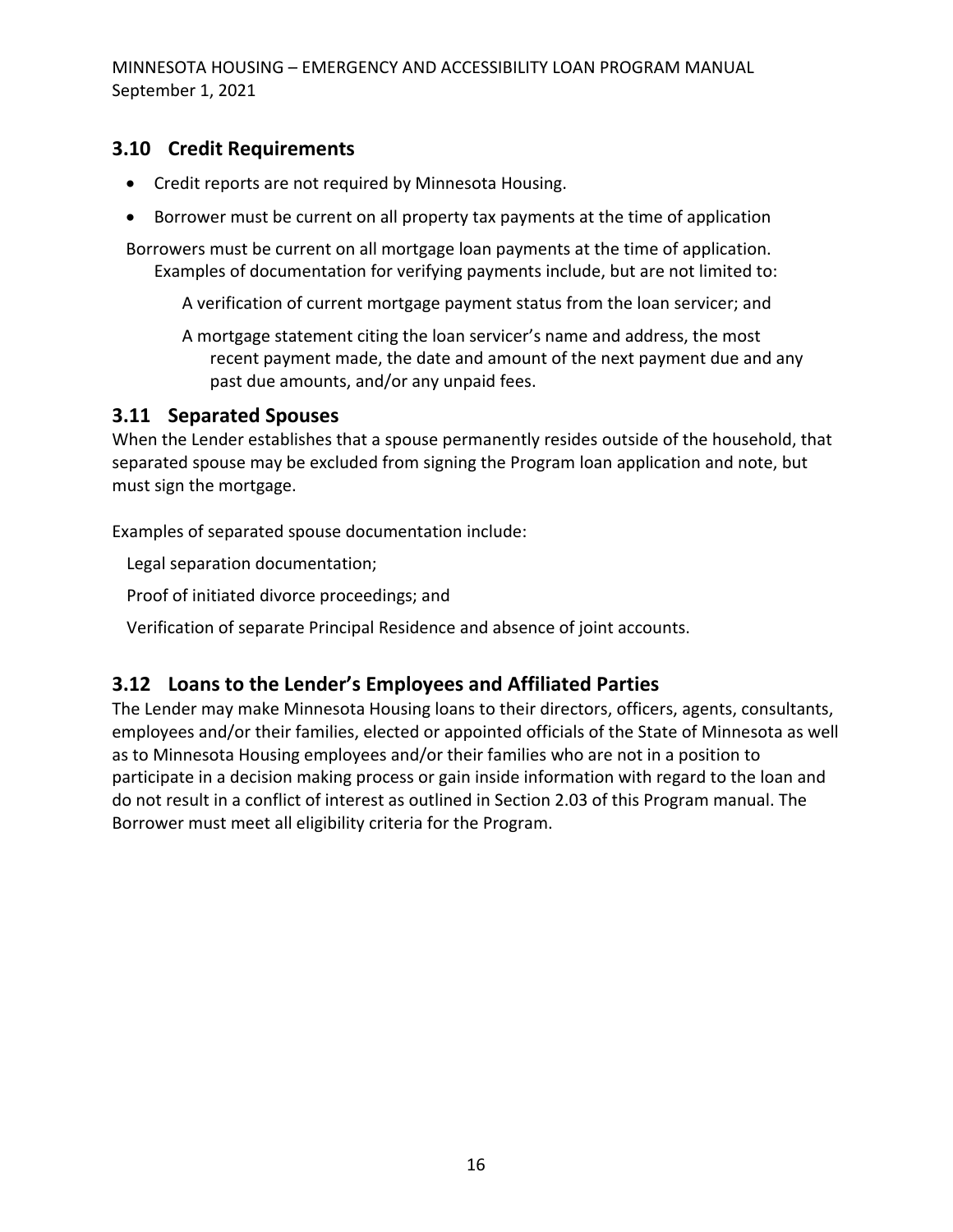# <span id="page-16-0"></span>**Chapter 4 - Property Eligibility Requirements**

## <span id="page-16-1"></span>**4.01 Eligible Properties**

Properties eligible for a loan must be located in the State of Minnesota and may include any of the following property types:

A single family detached home;

A duplex $3$ ;

An eligible unit in a Planned Unit Development (PUD);

A unit of a condominium<sup>4</sup>;

A townhome<sup>5</sup>; or

Certain Manufactured Homes (as outlined in Section 3.04).

# <span id="page-16-2"></span>**4.02 Ineligible Properties**

Properties ineligible for a Program loan include but are not limited to:

Properties containing three or more units;

Properties intended for recreational use;

Properties intended to be used as an investment property (except the rental of a second unit in a duplex); and

Properties primarily used for business (more than 50% of the floor space is used for the business).

# <span id="page-16-3"></span>**4.03 Property Inspections**

The Lender must conduct inspections of the property as follows:

- The first inspection determines the property's Emergency Conditions or essential Accessibility Improvements without regard to lead hazards and is used to prepare the initial scope of work.
- Additional inspections should demonstrate that construction has been completed according to the Scope of Work and that the quality of the work is satisfactory. The Lender may conduct additional inspections as work is completed.

Minnesota Housing reserves the right to inspect properties during any stage of rehabilitation with reasonable notice.

<sup>&</sup>lt;sup>3</sup> The Borrower must occupy one unit of a duplex property.

<sup>4</sup> If the property is a condominium, only the portion of the real estate owned by the Borrower is eligible. Common areas owned by the association are not eligible.

<sup>5</sup> If the property is a townhome, only the portion of the real estate owned by the Borrower is eligible. Common areas owned by the association are not eligible.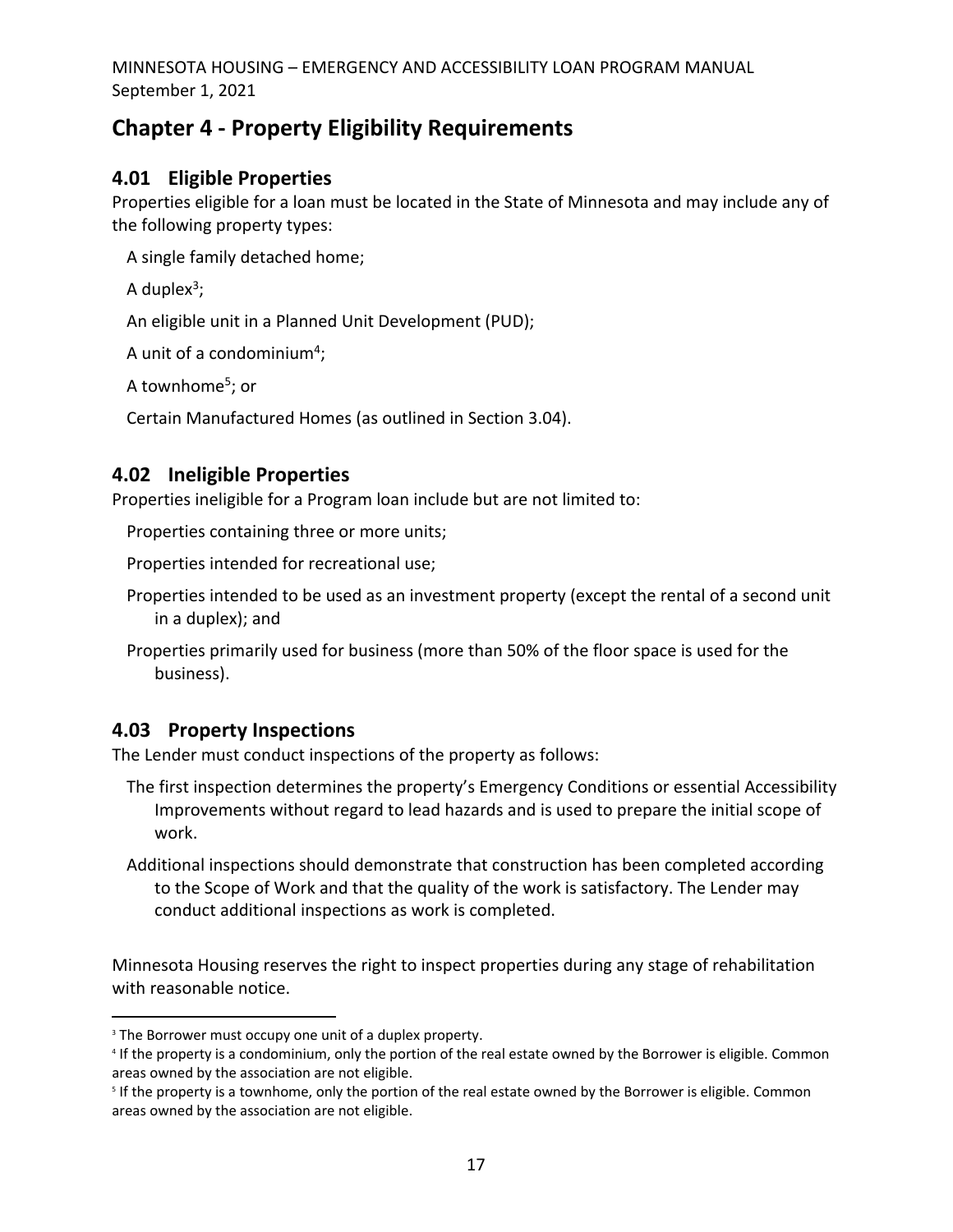## <span id="page-17-0"></span>**4.04 Local Ordinances and Plans**

Property improvements must conform to all applicable zoning ordinances and all appropriate permits must be obtained.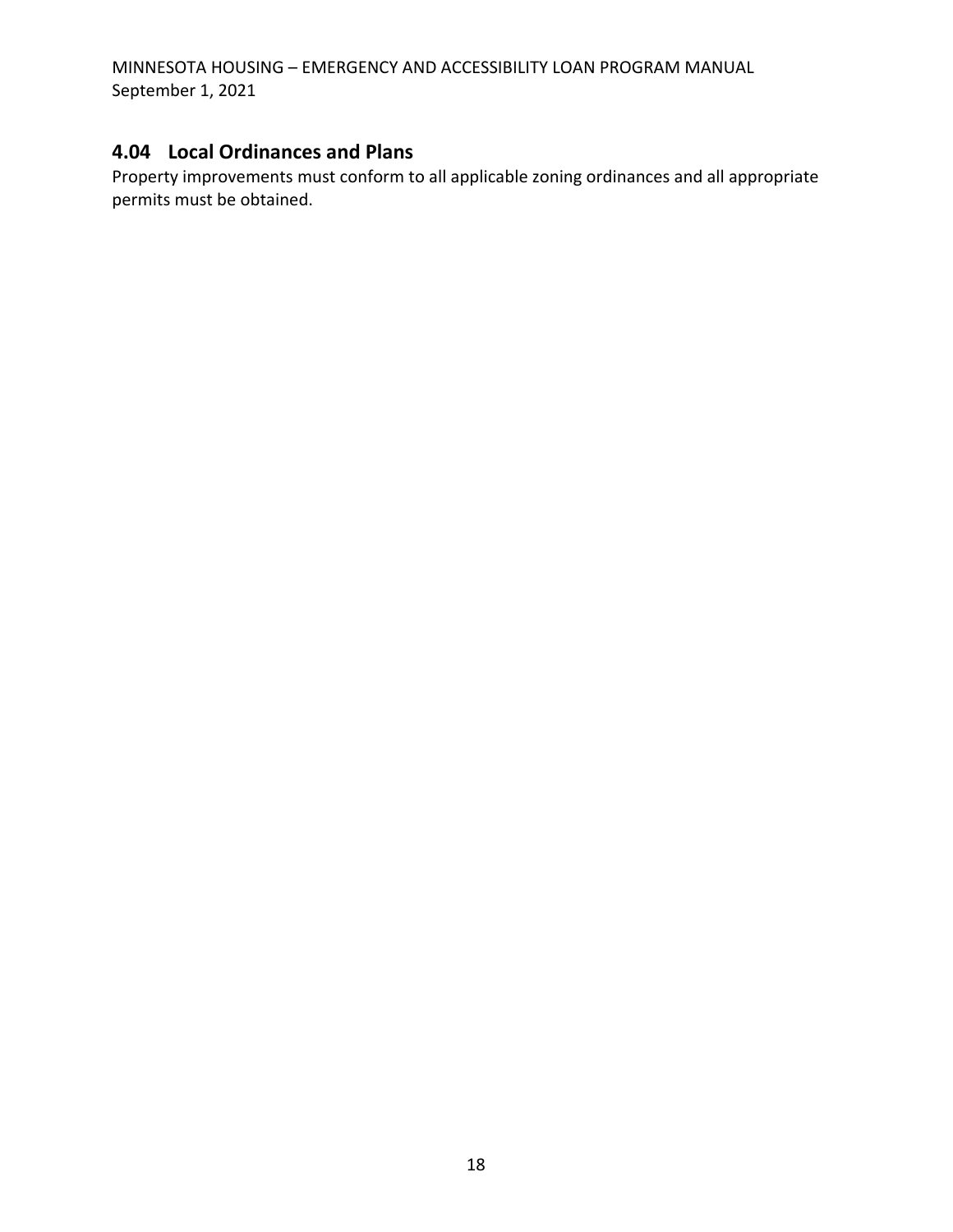# <span id="page-18-0"></span>**Chapter 5 – Loan/Rehabilitation Eligibility**

# <span id="page-18-1"></span>**5.01 Loan Eligibility**

Minnesota Housing purchases closed loans from the Lender if the loan satisfies all the requirements of the Procedural Manual.

## <span id="page-18-2"></span>**5.02 Interest Rate/Amortization Requirements**

Generally, loans under the Procedural Manual are interest-free, deferred loans which are forgiven at the end of the loan term. However, if the Borrower sells, transfers title or ceases to occupy the property as his/her Principal Residence during the loan term, the loan will become due and payable.

## <span id="page-18-3"></span>**5.03 Program Loan Amount**

Maximum loan amount is \$15,000.

Minimum loan amount is \$1,000.

Recording fees, mortgage registration tax and title search costs may be collected from the Borrower or may be included in the loan amount as long as Program loan amount maximum is not exceeded. No other fee's may be charged to the Borrower.

## <span id="page-18-4"></span>**5.04 Mortgage Term**

Prior to the expiration of the applicable periods indicated below, all loans are due on sale, transfer of title, or if the property ceases to be the Borrower's Principal Residence.

The loan term for properties taxed as real property is 15 years.

The loan term for Manufactured Homes:

Taxed as real property is 15 years;

- Taxed as personal property and located within a Manufactured Home park is 10 years; or
- <span id="page-18-5"></span>Taxed as personal property with an approved tribal residential lease located on tribal lands is 10 years.

Prior to the expiration of the applicable periods stated above, all loans are due on sale, transfer of title, or if the property ceases to be the Borrower's Principal Residence.

## **5.05 Security for the Loan**

- All loans for properties taxed as real estate must be secured with a mortgage which must be recorded within 30 days after the date of closing. The Lender may not wait to record the mortgage until after the rehabilitation is completed to accommodate changes in the loan amount.
- All interests in the Note and Mortgage must be assigned to Minnesota Housing when the loan is purchased and funded by Minnesota Housing.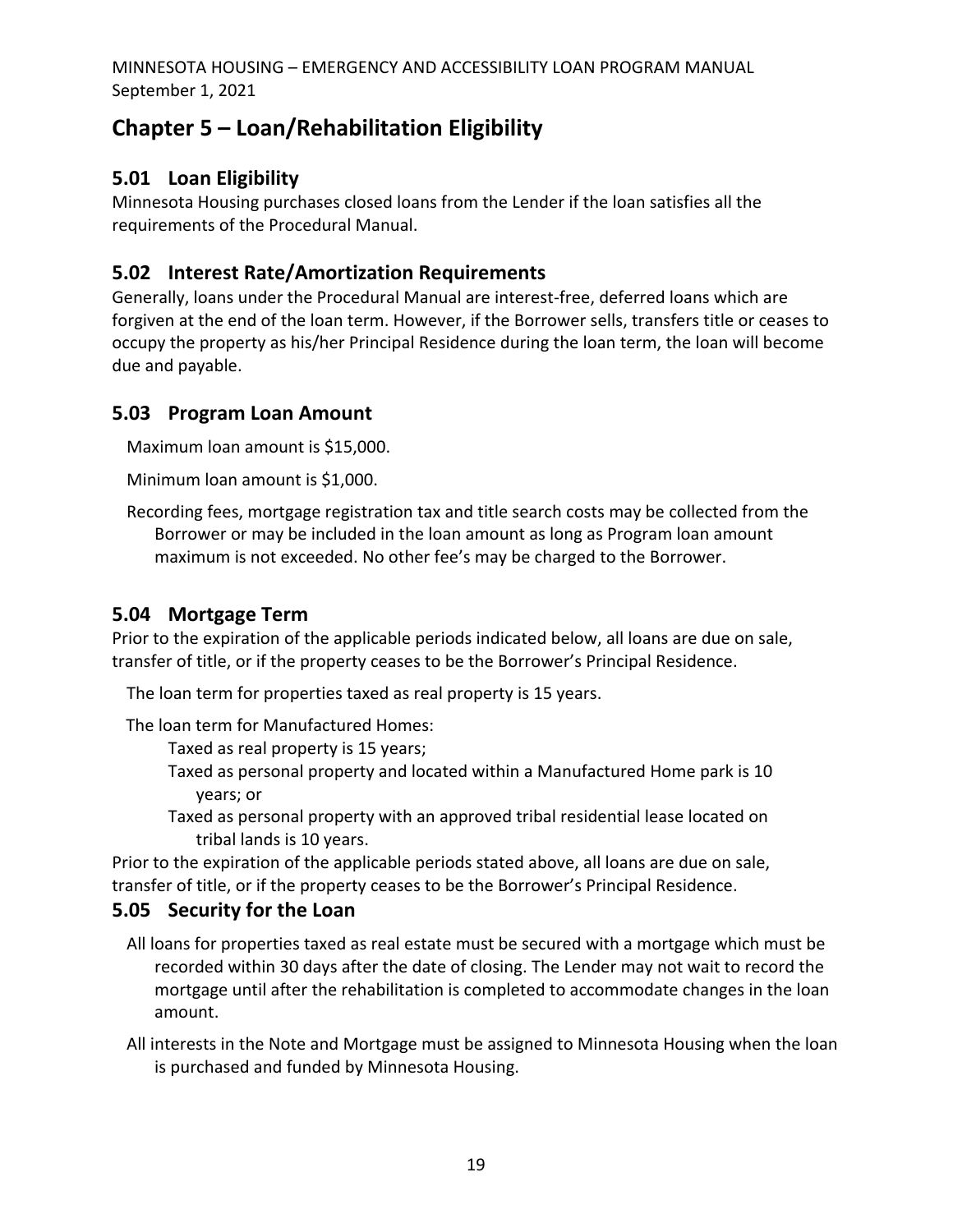Loans for a Manufactured Home, taxed as personal property must be secured with a lien against the title to the Manufactured Home.

#### <span id="page-19-0"></span>**5.06 Title Requirements**

The Lender is required to verify the following:

The legal description of the subject property;

The Borrower's ownership interest by conducting a title investigation:

Through documented contact with the County Recorder's Office/Registrar of Titles; or

Through documentation of ownership provided by tribal government approved by Minnesota Housing; or

Via an Owners and Encumbrances report; and

Any existing liens, if any, on the property.

#### **5.07 Rehabilitation Requirements**

Rehabilitation in connection with a Program loan must satisfy the following requirements:

- Prior to the start of rehabilitation, the property must be inspected and determined to be eligible under the Program.
- All proposed rehabilitation must be outlined in a written scope of work and must address the Emergency Condition and/or Accessibility Improvement noted in the inspection report.
- At least two bids must be solicited from Minnesota-licensed contractors or tribal government approved contractors based on the written scope of work. Generally, the lowest, reasonable bid must be selected. If the lowest, reasonable bid is not selected, the Lender and the Borrower must provide written justification for selecting the higher bid and such bid must be approved at the sole discretion of Minnesota Housing.
- All improvements must be completed by contractors licensed by the state of Minnesota or tribal government approved contractors.

A written construction contract must be executed between the Borrower and the contractor.

- Each rehabilitation improvement must be a permanent general improvement finished in compliance with all applicable state, county and municipal or tribal government health, housing, building, fire prevention and housing maintenance codes or other public standards.
- Rehabilitation improvements to Manufactured Homes must comply with Minnesota State Building Code, Section 1350.3800, which addresses the distinction between a construction alteration and a repair and the different licensing requirements attendant to each type of improvement.

Lien waivers must be collected from all contractors upon completion of rehabilitation.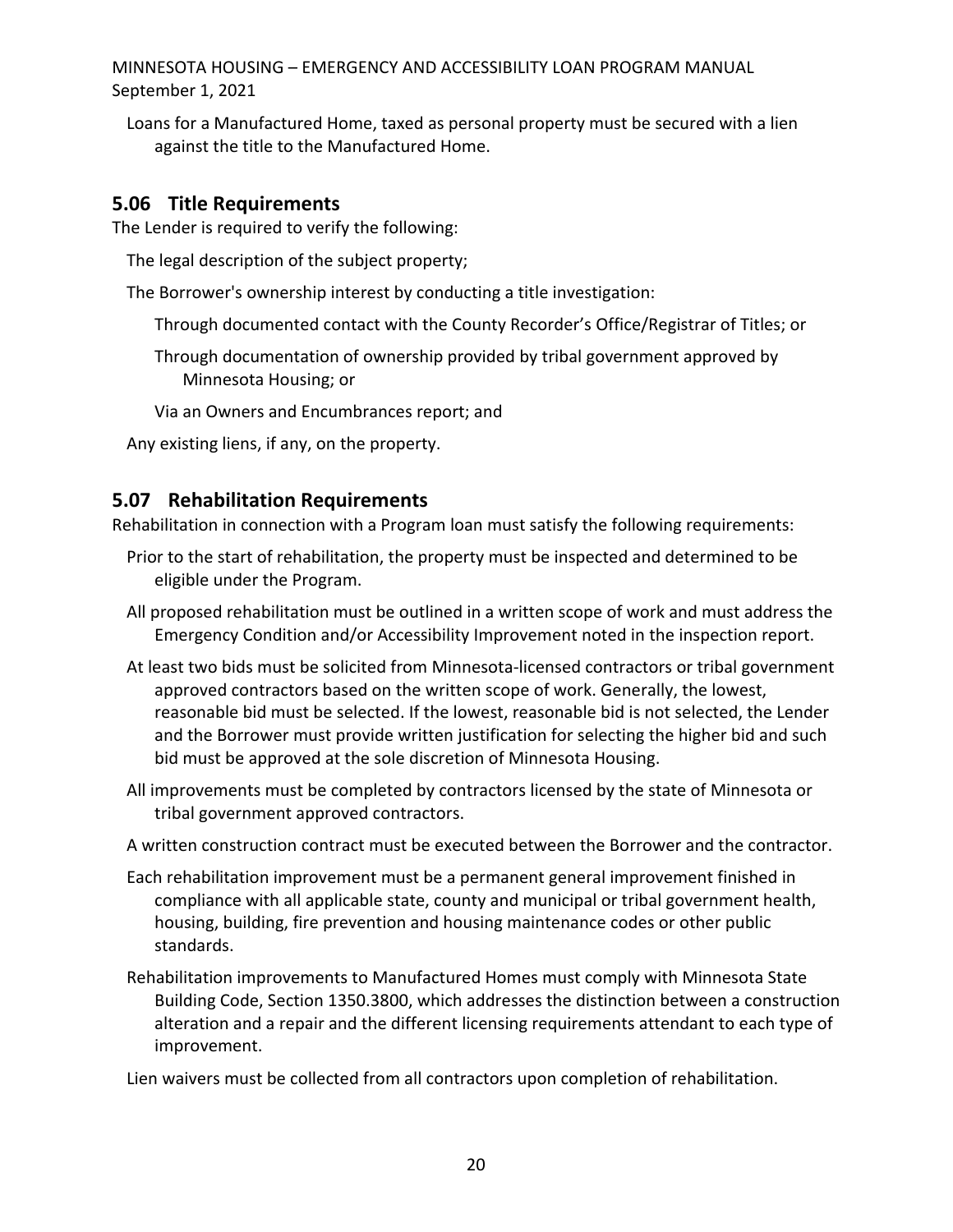## <span id="page-20-0"></span>**5.08 Change Orders**

After the loan has closed:

- Changes in the scope of work are not permitted unless unanticipated deficiencies identified during the rehabilitation process will cause further damage to the home if not addressed.
- Any change in the scope of work, including the reason for the change must be documented in the file.
- In the event that a change order occurs, post-closing modification requirements must be met as referenced in Section 7.02 of this Procedural Manual.

## <span id="page-20-1"></span>**5.09 Sworn Construction Statement and Lien Waivers**

General Contractors are required to execute a Sworn Construction Statement. The Lender must obtain lien waivers for all work performed and all materials supplied by:

The general contractor(s);

Subcontractors; and

Materials supplier(s).

Upon completion of rehabilitation, the Lender and the Borrower must execute the Completion Certificate provided by Minnesota Housing. rehabilitation must be completed within 9 months of loan Commitment unless Minnesota Housing issues a written extension.

#### <span id="page-20-2"></span>**5.10 Homeowner Labor**

Homeowner labor is not permitted under the Program.

#### <span id="page-20-3"></span>**5.11 Eligible Emergency Improvements**

Eligible emergency improvements are repairs to a property damaged as a result of events beyond the Borrower's control or as necessitated by a systems or structural failure such as:

Failure of the heating, electrical, ventilation, or plumbing/septic system;

- Roof leaks that have led to significant secondary damage to the home's interior, including but not limited to electrical damage that would cause a potential fire hazard;
- A structural failure of the foundation, walls, or roof of the home that could cause collapse;
- An Environmental Intervention Blood Lead Level (EIBLL) of a household resident; or

An accessibility need that prevents a Disabled Household Resident from inhabiting the home.

Other Emergency Conditions that could cause the home to be or become uninhabitable, including demolition of structurally unsound outbuildings and home additions intended to accommodate a Disabled Household Resident will be considered by Minnesota Housing on a case-by-case basis.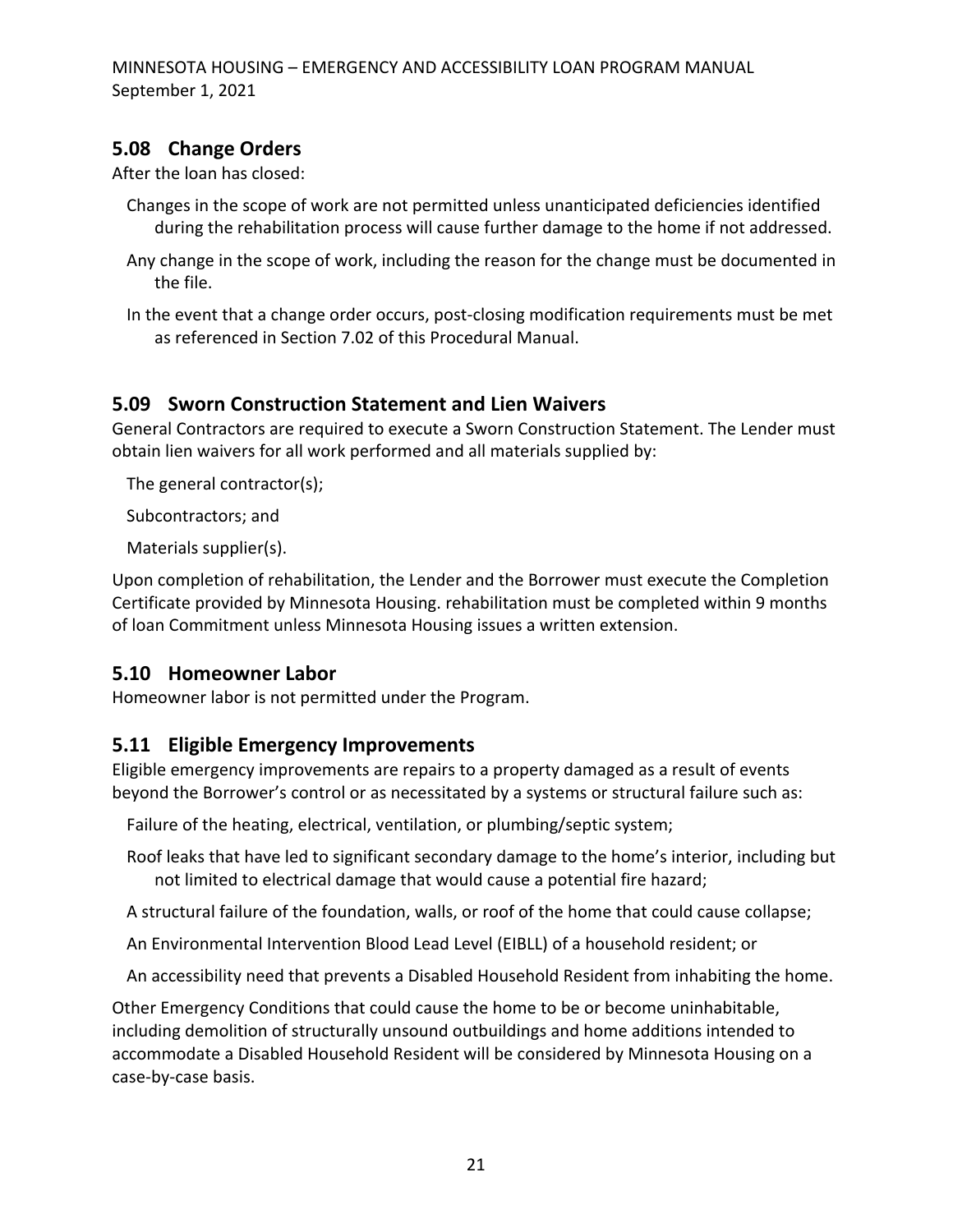The Lead Based Paint Guide for Applicable Single Family Programs does not apply to Program loans unless the repairs were necessitated by a lead paint health hazard.

#### <span id="page-21-0"></span>**5.13 Ineligible Rehabilitation Improvements**

Ineligible rehabilitation improvements include, but are not limited to, the following:

Installation of new decorative trim (except when replacement of existing decorative trim is necessary for lead hazard reduction);

Hard-wired microwave ovens;

"Luxury" improvements, which are improvements of a type exceeding that customarily used in the locality for properties of the same type as the property to be rehabilitated (swimming pool, outdoor hot tub, etc.);

Public improvement assessments;

Improvements that do not become a part of the real property, including but not limited to, appliances such as freestanding refrigerators and stoves; and

Any improvements already in place. Loan proceeds may not be used to pay off existing debt.

#### <span id="page-21-1"></span>**5.14 Non-Complying Loans**

Minnesota Housing shall have the right to take one or more of the following actions in the event a Lender submits a loan that does not, as determined by Minnesota Housing, comply with the requirements of this Procedural Manual:

Adjust the purchase price of the noncompliant loan;

- If not already purchased, refuse to purchase the loan;
- If already purchased, require the Lender to repurchase the loan for the outstanding balance and any fees paid to the Lender;
- Terminate, suspend, or otherwise limit the Lender's Participation Agreement with Minnesota Housing; or

Preclude the Lender from future participation in Minnesota Housing programs.

#### <span id="page-21-2"></span>**5.15 Repurchase of Loans**

Minnesota Housing may, at its option, tender any loans to the Lender for repurchase if:

- Any representation or warranty of the Lender or the Borrower with respect to the loan is determined by Minnesota Housing to be materially incorrect; or
- The loan is not in compliance with any term or condition set forth in the Participation Agreement and this Procedural Manual.

Upon written notice of repurchase by Minnesota Housing, the Lender has ten (10) business days to submit payment to Minnesota Housing for the unpaid principal balance, fees paid to the Lender in the sale of the loan and reasonable expenses incurred by Minnesota Housing, including attorney's fees. Failure to comply with this requirement may result in the termination,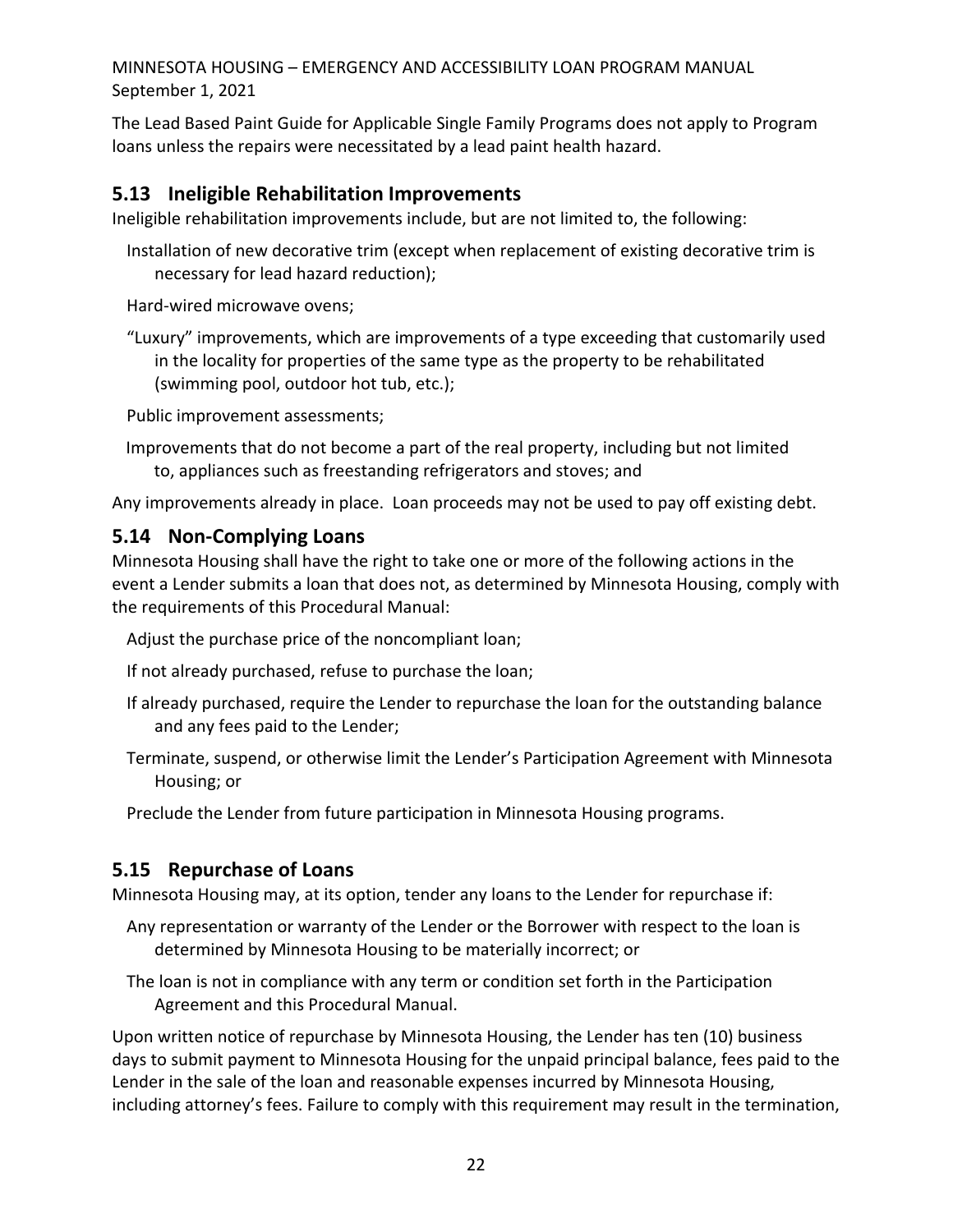suspension, further legal action, and/or otherwise limit the Lender's Participation Agreement with Minnesota Housing.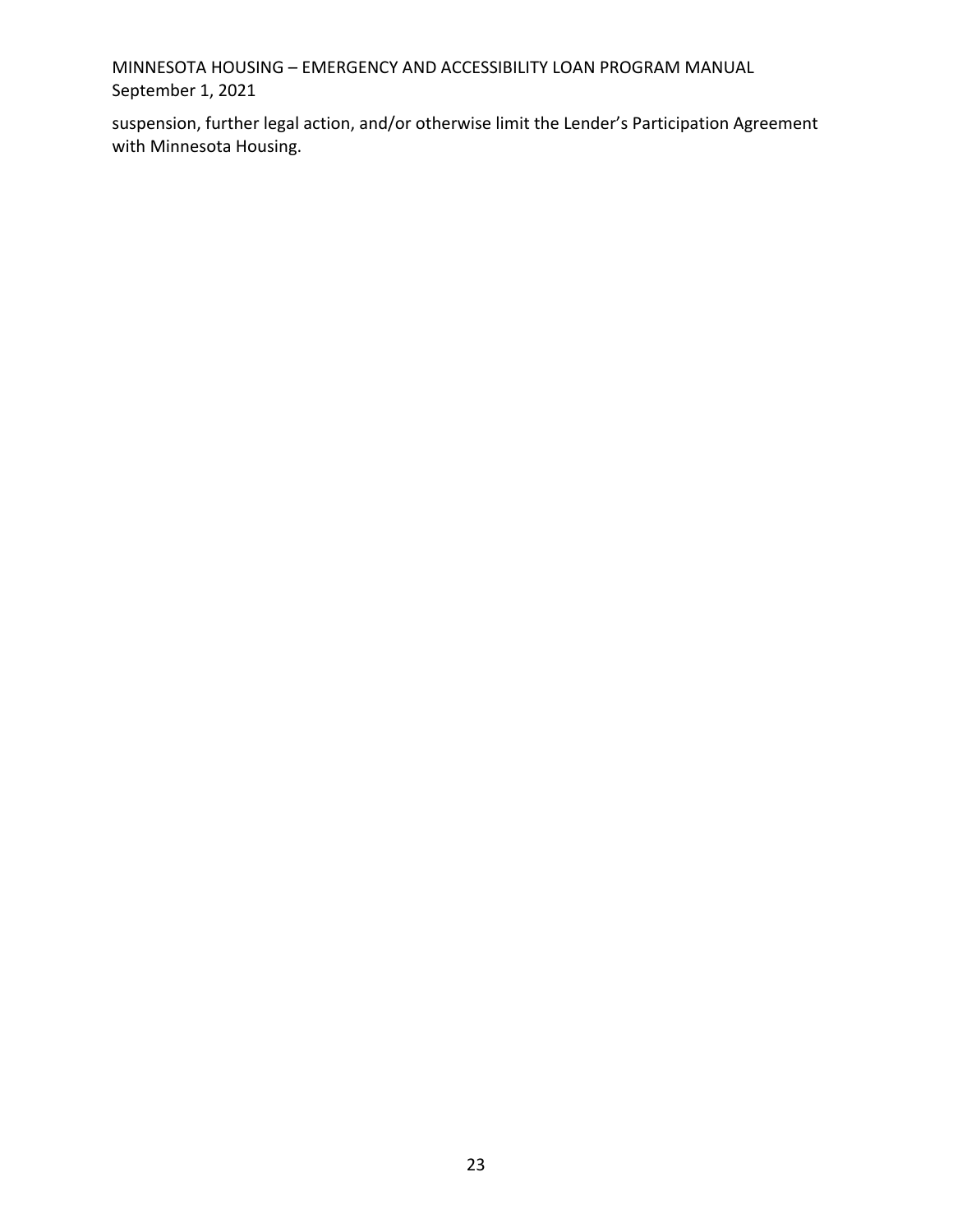# <span id="page-23-0"></span>**Chapter 6 – Commitment/Disbursement**

Minnesota Housing funds a variety of programs and initiatives and reserves the right to establish limits for any program and/or initiative during any business day such as:

A maximum dollar amount a Lender may commit; or

A maximum number of Commitments a Lender may commit.

The Lender commits funds on a first-come, first-served basis. Fund balances are available on the Minnesota Housing website.

Commitments are to be considered as "forward commitments" by the Lender. It is expected that the loan will be closed within the Commitment period and delivered to Minnesota Housing for purchase.

#### <span id="page-23-1"></span>**6.01 Loan Commitments**

In order to obtain a Commitment to reserve funds under the Program, the Lender must reserve the loan using the Loan Commitment System. Commitments are valid for 120 days. All Commitments will be automatically cancelled at day 121. Extensions are approved at Minnesota Housing's sole discretion. Loans must meet eligibility requirements and gain a status of Purchase Approval via the Loan Commitment System no later than the last day a Commitment is still valid.

#### <span id="page-23-2"></span>**6.02 Modifying a Commitment**

Changes to a loan must be updated in the Loan Commitment System and will be evaluated for compliance with Program eligibility requirements.

- Any qualifying Commitment change will not alter the Commitment period originally established.
- Changes to Commitments involving the Borrower(s) and/or the property address are not permitted.
- An increase to the loan amount will be permitted only if funds are available to accommodate the change.

## <span id="page-23-3"></span>**6.03 Canceling a Commitment**

Minnesota Housing requires the Lender to cancel any Commitment that will not be used for the specified Program loan.

#### <span id="page-23-4"></span>**6.04 Minnesota Housing Disbursement of Funds**

Minnesota Housing will purchase loans that, by the daily cutoff time, have been Purchased Approved in the Loan Commitment System. One hundred percent of the loan amount plus the Lender fee will be disbursed two business days after the loan has been purchased by Minnesota Housing.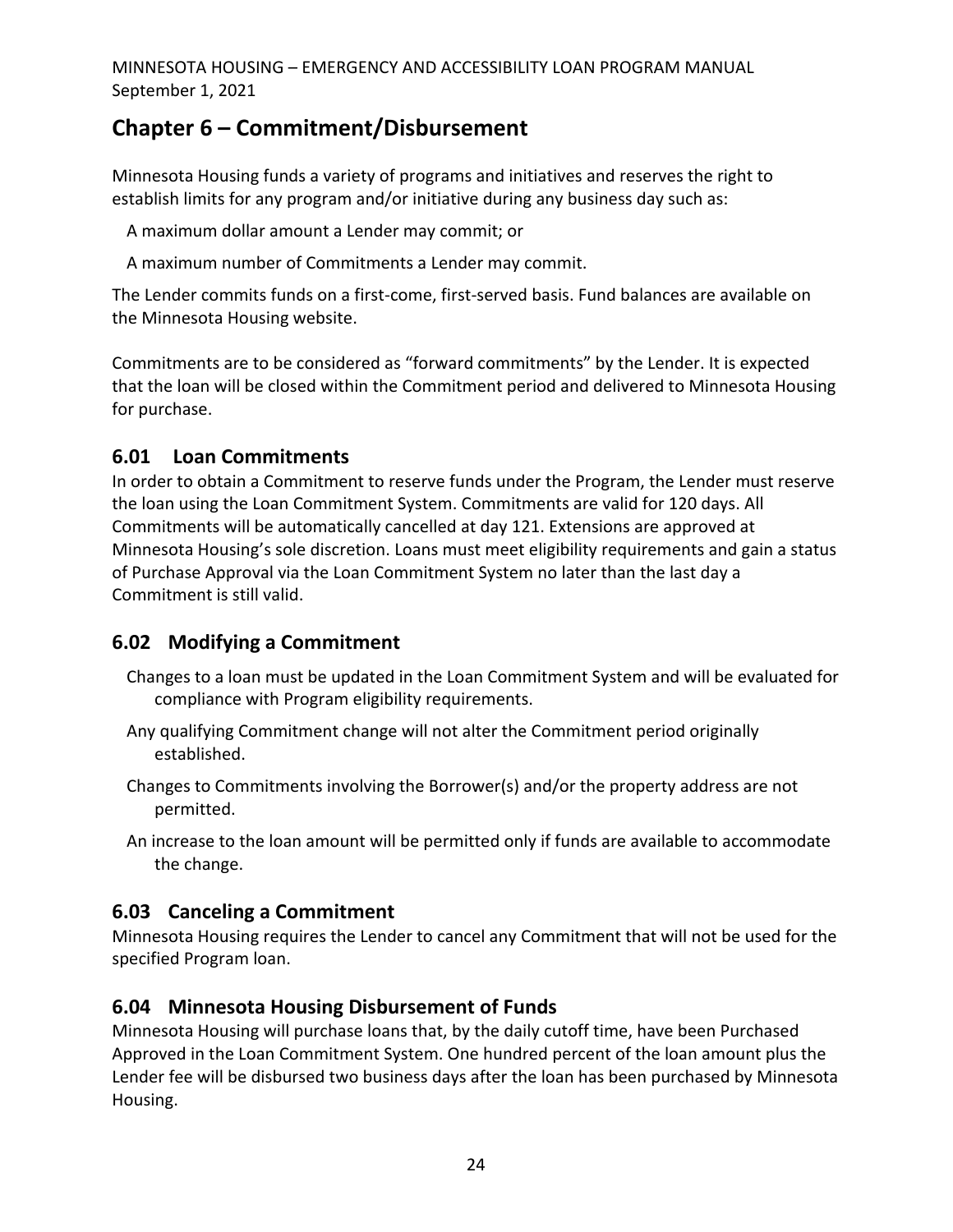A Lender Certificate with details of each purchase transaction will be available to the Lender via the Loan Commitment System after the loan has been purchased by Minnesota Housing.

#### <span id="page-24-0"></span>**6.05 Loan Purchase Corrections**

If it is determined that an adjustment to the purchase price of any purchased loan is necessary, Minnesota Housing will either invoice the Lender for any funds to be returned or disburse additional funds to the Lender.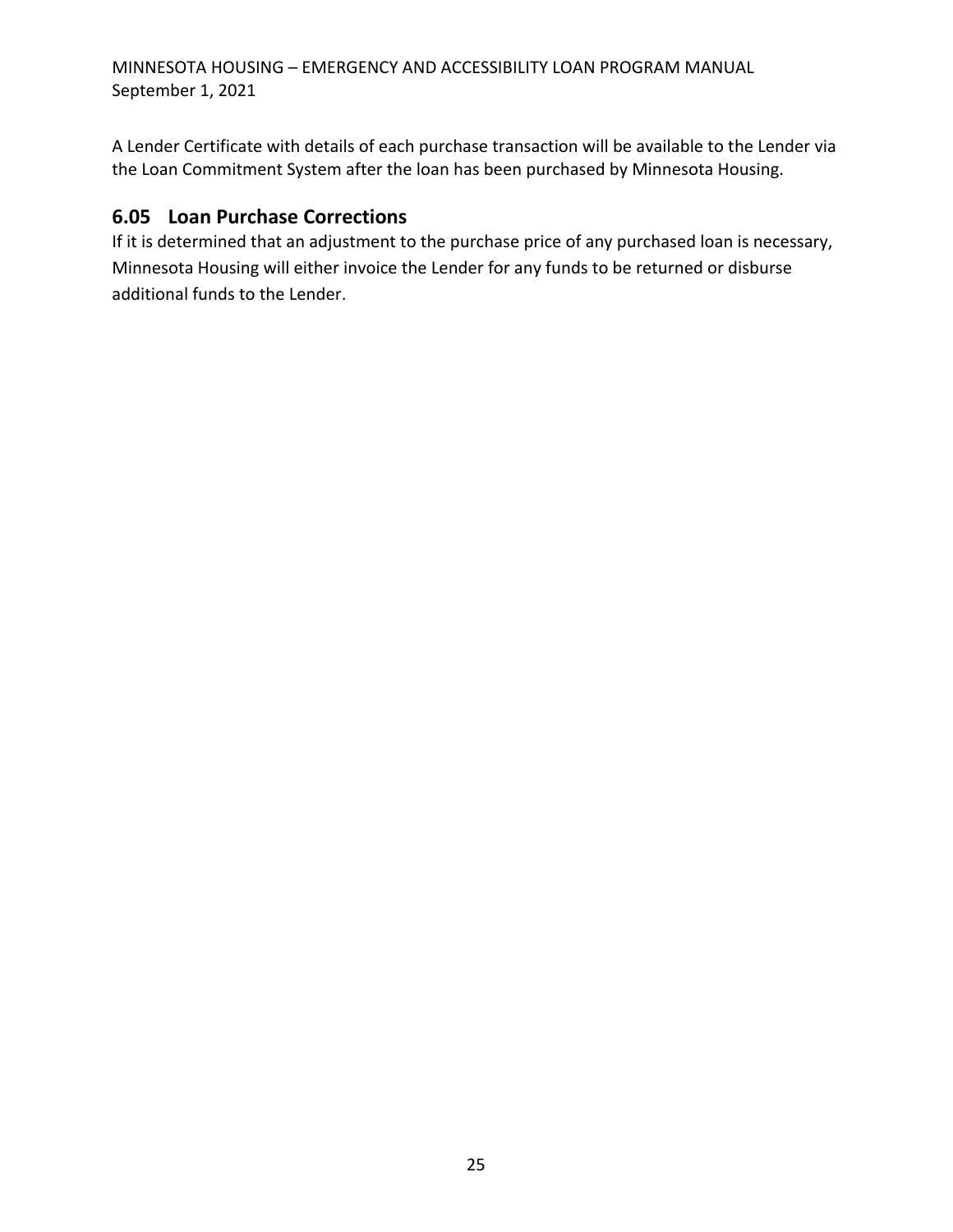# <span id="page-25-0"></span>**Chapter 7 – Documentation Requirements**

## <span id="page-25-1"></span>**7.01 Loan Processing and Closing**

All loans submitted to Minnesota Housing must meet the following requirements:

- All standard loan documents must be on Minnesota Housing forms as provided and may not be altered in any way.
- All loan documents must be complete, accurate and reviewed by the Lender at the various and appropriate stages of the loan.
- All mortgage assignments must run directly from the Lender to Minnesota Housing and use the Minnesota Uniform Conveyancing Blank.
- All mortgages and assignments must be recorded by the appropriate offices:

Abstract Property – County Recorder's Office

Torrens Property – Registrar of Titles

Tribal government and Bureau of Indian Affairs

Manufactured Homes taxed as personal property and located within a Manufactured Home park require that Public Safety Form 2017 (PS2017), listing Minnesota Housing as the lien holder, be recorded with the Department of Public Safety. The form should indicate Minnesota Housing Finance Agency as the secured party and list Minnesota Housing's address: 400 Wabasha Street North, Suite 400, St. Paul, MN 55102.

# <span id="page-25-2"></span>**7.02 Loan Modifications and Loan Corrections**

The Lender must contact Minnesota Housing for documentation and process instructions, including utilizing the Modification of Note and Mortgage Agreement, and/or Modification of Note and Manufactured Home Security Agreement, in the event of loan amount corrections and/or modifications that occur after loan closing.

## <span id="page-25-3"></span>**7.03 Minnesota Housing Documentation/Delivery Requirements**

Minnesota Housing provides the Loan Transmittal form detailing specific documentation/delivery requirements. The Lender must fully execute and deliver documents within designated timeframes as outlined on the Loan Transmittal form. In addition, the Lender must specifically warrant that all applicable documentation has been obtained and reviewed to determine compliance with all Minnesota Housing requirements.

Documentation not delivered to Minnesota Housing/servicer within the specified time frames, may result, at Minnesota Housing's discretion, in the Lender being required to repurchase the loan, or any such remedy as identified in this Procedural Manual or the Participation Agreement. Minnesota Housing may also, at its discretion, extend the timeframes.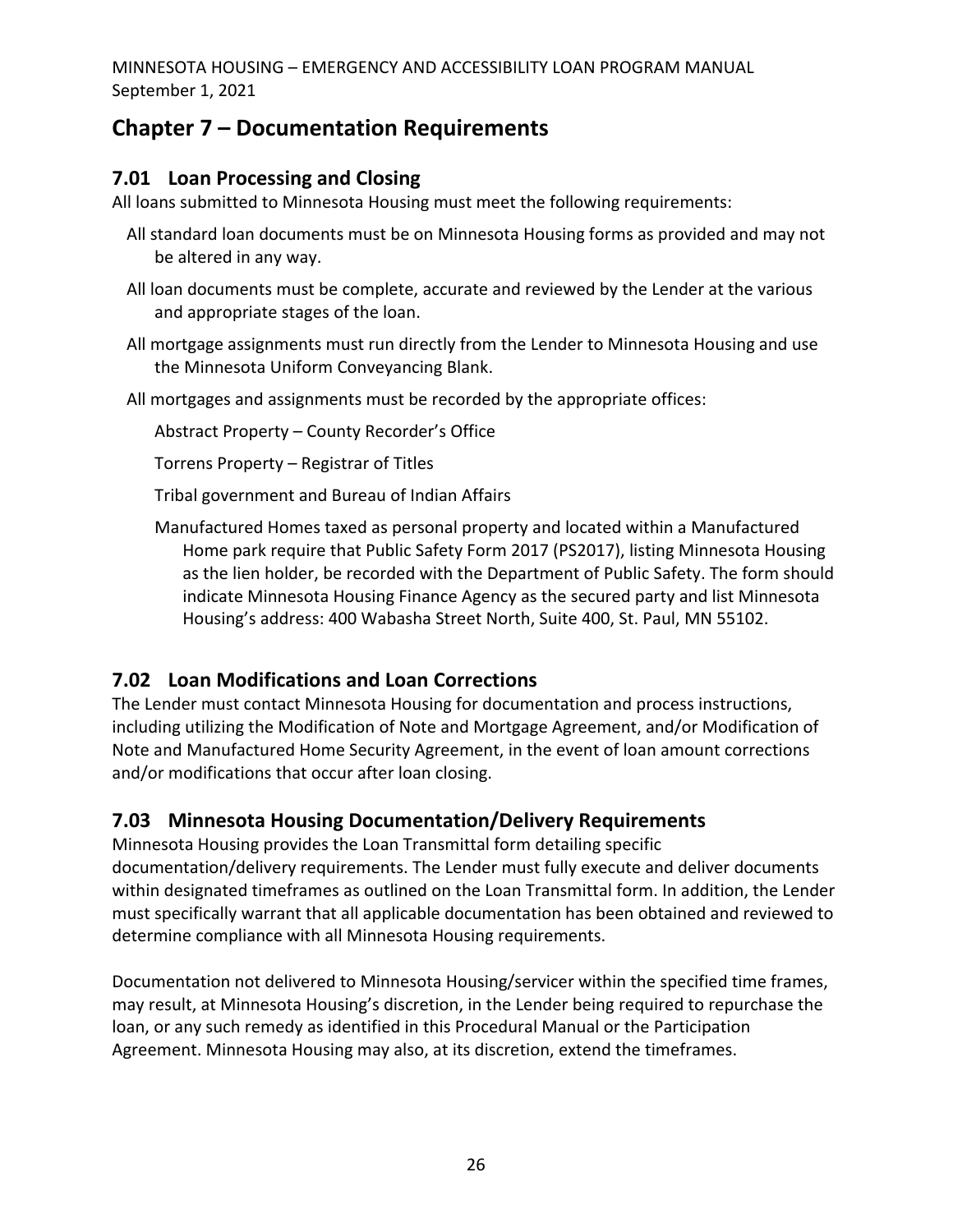#### **7.04 Documentation Requirements**

The Lenders participating in the Program are required to track all applicants and maintain sufficient documentation to show compliance with federal Fair Housing laws. The following data must be gathered for each transaction:

Application date; Applicant's full name; Applicant's race/ethnicity; Single head of household information; and Reason the loan commitment is canceled, if applicable.

#### <span id="page-26-0"></span>**7.05 Records Retention**

The Lender must retain all loan documents in compliance with federal and state laws, rules, and regulations. The Lender is required to make loan records available for inspection by Minnesota Housing for a period of six (6) years after the loan is sold to Minnesota Housing. Those records that may be requested by Minnesota Housing include, but are not limited to:

- Credit related documents (e.g. paystubs, tax returns, income statements, documentation of assets, etc.);
- Compliance related documents (e.g. Borrower application, Loan Estimate (or its alternative form), Closing Disclosure (or its alternative form), Affiliated Business Arrangement documents, evidence of compliance with the Bank Secrecy/Anti-Money Laundering Act, etc.);

Property related documents (e.g. scope of work, bids, lien waivers, change orders, fees, building permits and completion certificates, evidence of compliance with rehabilitation and lead-based paint standards, etc.); and

• Collateral documents (e.g. title work or O&E reports, evidence of property ownership, a copy of the fully executed Note, a copy of the fully executed and recorded Mortgage, a copy of the fully executed recorded Assignment of Mortgage to Minnesota Housing, etc.).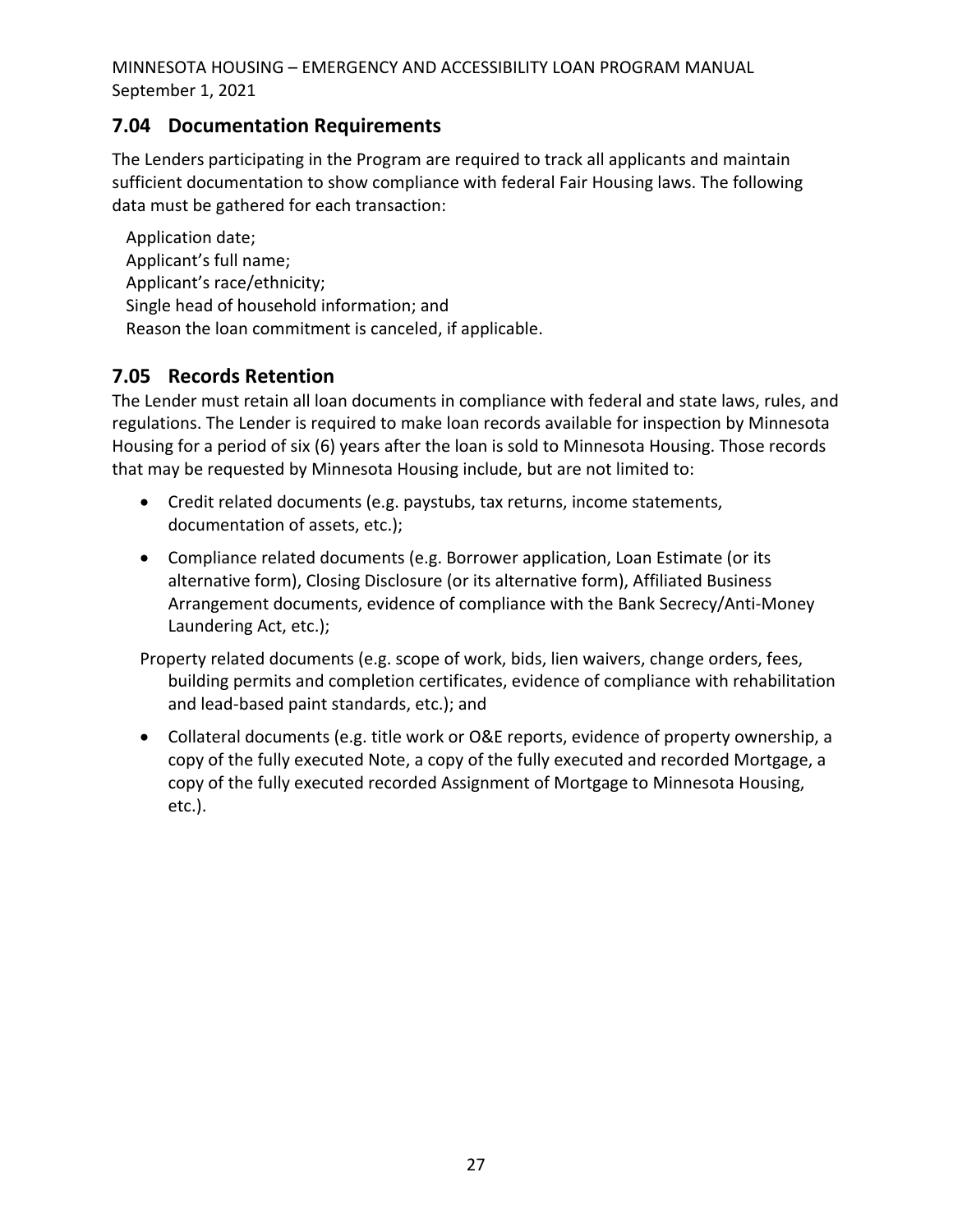# <span id="page-27-0"></span>**Chapter 8 – Servicing**

## <span id="page-27-1"></span>**8.01 Servicing**

Upon purchase of the loan by Minnesota Housing, the Lender must deliver documents outlined in the Loan Transmittal form to the Minnesota Housing servicer. Until the loan is purchased, the Lender assumes all loan servicing responsibilities.

## <span id="page-27-2"></span>**8.02 Delivery of Loans to Servicer**

The Lender must forward the loan package according to the requirements outlined in the Loan Transmittal form to the servicer by mail within five calendar days of Minnesota Housing's purchase of the loan. Upon receipt of the recorded mortgage, the Lender must ensure the original document is delivered to the servicer within ten business days.

# <span id="page-27-3"></span>**Appendix A: Definitions**

All terms used in the Procedural Manual use industry standard definitions except for the following:

| <b>TERM</b>                 | <b>DEFINITION</b>                                      |
|-----------------------------|--------------------------------------------------------|
| <b>Accommodation Party</b>  | An owner of the property who is not a Borrower on      |
|                             | the note, such as a non-purchasing spouse.             |
| Accessibility Improvement   | An interior or exterior improvement or modification    |
|                             | to a property, which is necessary to enable a          |
|                             | Disabled Household Resident or a Borrower with a       |
|                             | permanent physical or mental condition that            |
|                             | substantially limits one or more major life activities |
|                             | to function in that property.                          |
| <b>Borrower</b>             | The recipient of Program loan funds.                   |
| Commitment                  | A Commitment of funds from Minnesota Housing           |
|                             | with specific terms and conditions applied to a        |
|                             | specific Borrower and a specific property.             |
| Disabled Household Resident | A Borrower, or household member, who has a             |
|                             | permanent physical or mental condition, which          |
|                             | substantially reduces the person's ability to function |
|                             | in a residential setting. If the disability does not   |
|                             | require the use of a mobility device, the Borrower     |
|                             | must provide a completed Authorization to Disclose     |
|                             | Health Information form, or a Supplemental             |
|                             | Security Income (SSI) award letter or Social Security  |
|                             | Disability Insurance (SSDI) award letter.              |